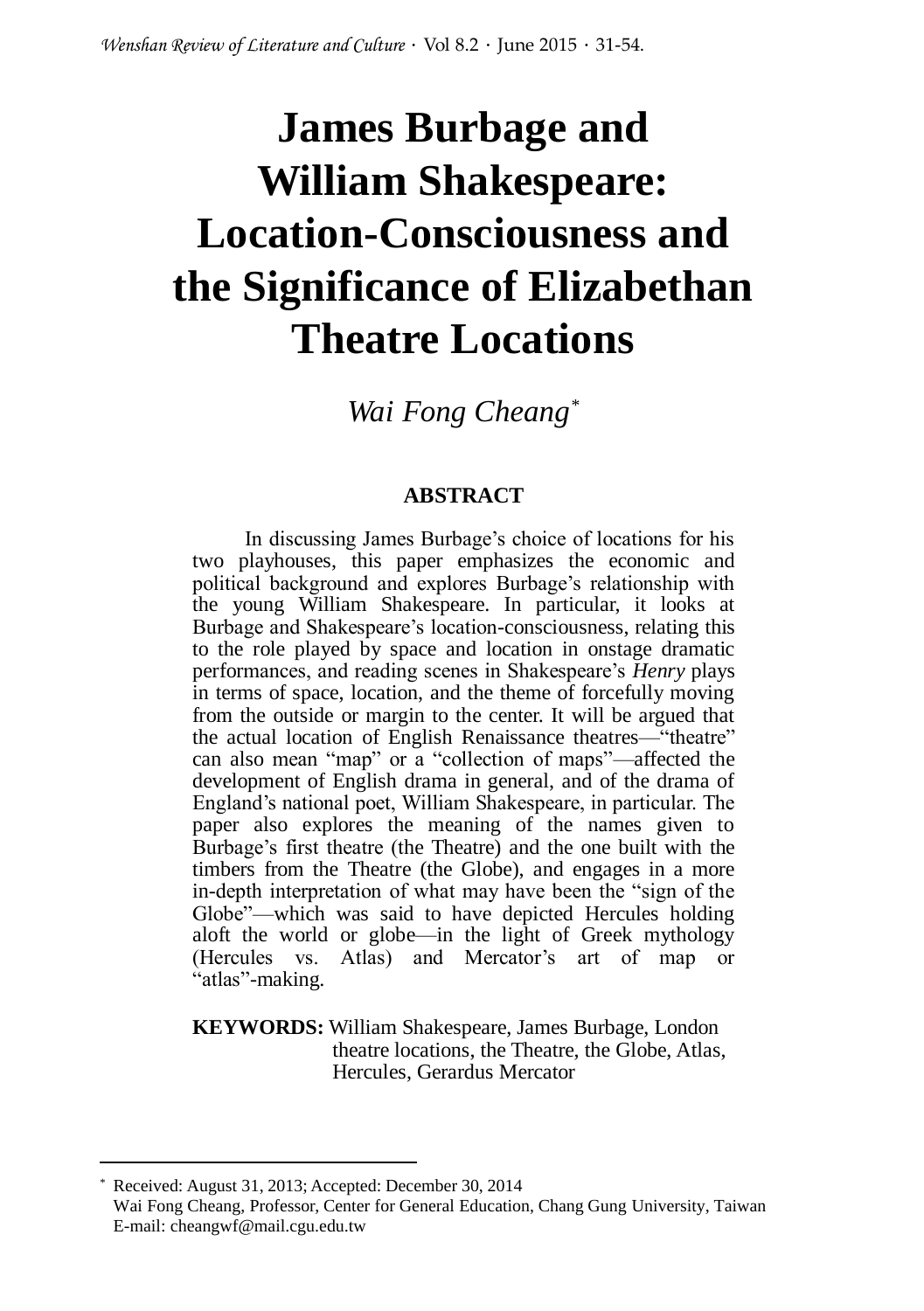# 詹姆斯•伯比奇與威廉•莎士比亞: 地點意識與伊莉莎白劇場位置的意義

鄭惠芳\*

#### 摘 要

本文強調詹姆斯•伯比奇在為他兩個劇場選擇具體的地 理位置時,其中所投射出的經濟及政治意涵,並探討其與年 輕時的莎士比亞關係,尤其著重於詮釋他們兩者都具有相同 且強烈的地點意識,並將此意識與莎翁所著劇作中的空間與 地點場景的設計安排相連結,重新解讀由邊陲突破從而邁進 中心的主題。

本文主張英國文藝復興時期劇院的具體地點──「劇 院」一詞也可做「地圖」或「地圖集」解釋──不僅影響英 國戲劇總體上的發展,更影響了英國國家詩人莎士比亞的劇 作。除了爬梳伯比奇的第一個劇院名字以及後來所建的環球 劇院在命名稱謂上所具有的特殊意義外,本文亦藉由希臘神 話中海克力斯(Hercules)與阿特拉斯(Atlas)的故事,以及其和 吉拉迪斯•墨卡托 (Gerardus Mercator)在其流傳盛廣的地圖 集卷首中用以表示的圖像,來重新詮釋長久以來備受爭議的 環球劇院標誌──也就是海克力斯舉着地球的意象──所 具有的意義。

關鍵字:威廉•莎士比亞、詹姆斯•伯比奇、倫敦劇院地點、 劇院、環球劇院、阿特拉斯、海克力斯、吉拉迪斯• 墨卡托

\* 鄭惠芳,長庚大學通識中心教授。 E-mail: cheangwf@mail.cgu.edu.tw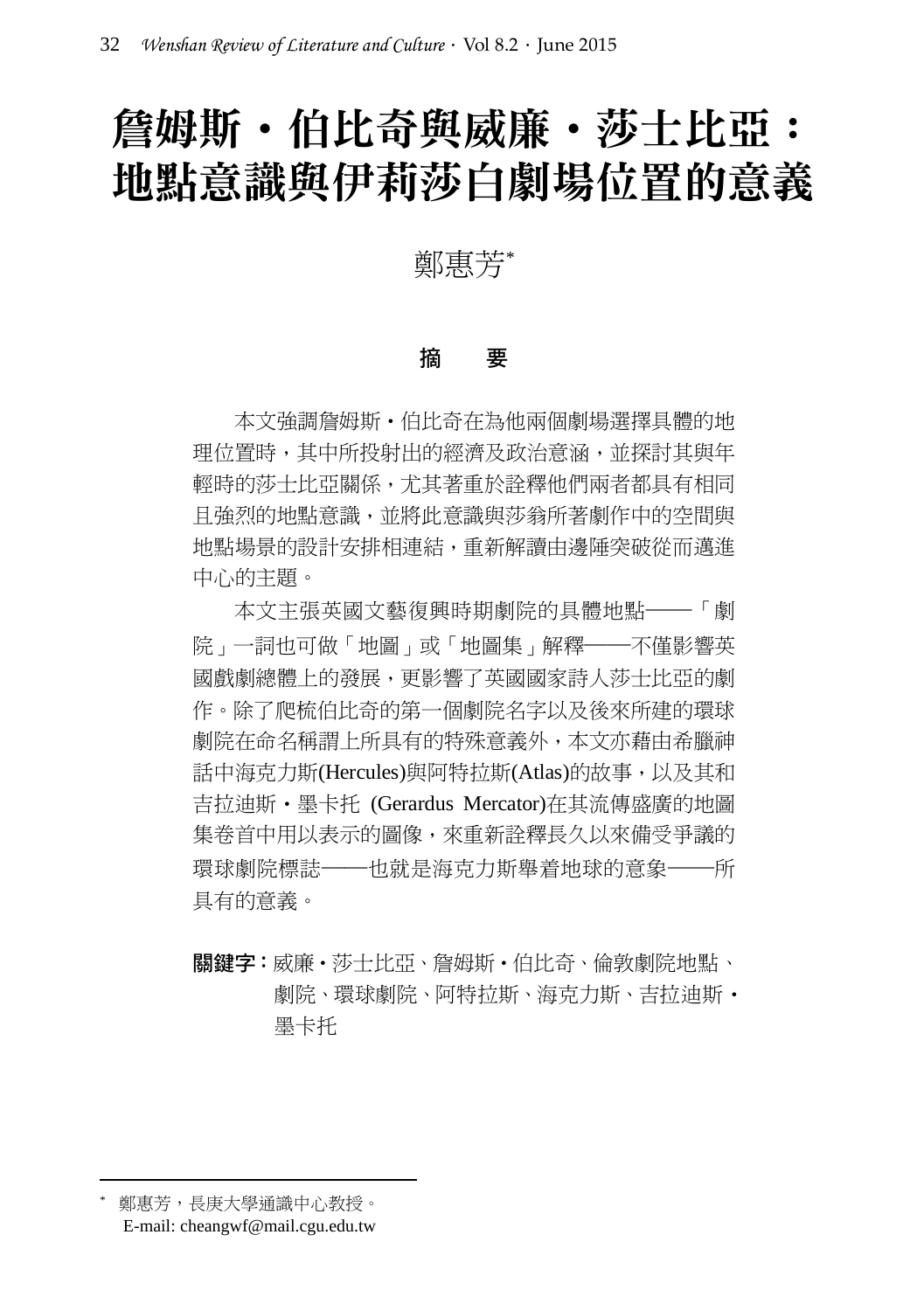#### **I. Burbage and His Theatre**

-

Although for quite a long time it was thought that the Theatre, built and opened in 1576 by James Burbage, was the first commercial playhouse in England, $<sup>1</sup>$  subsequent discoveries suggest that it might not have been the first.</sup> We know, at least, that the Red Lion was built by John Brayne, Burbage's brother-in-law, in 1567. The exact location of the Red Lion has been disputed, but most likely it was in an area near Mile End, Stepney and Whitechapel.<sup>2</sup> This precursor to the Theatre does not seem to have been very successful (Gurr, *Shakespearean* 30), and Tim Braybrooke, Senior Archaeologist at the Museum of London Archaeology, simply uses the word "failed" for this "earlier Brayne theatrical enterprise." There may have been several reasons for the failure of the Red Lion; a map of London suggests that one of them could have been the considerable distance between London city proper and Mile End, Stepney and/or Whitechapel. In any event, when Burbage started planning the construction of the Theatre, he must have taken into consideration the various factors that led to the failure of his brother-in-law's business. It seems likely, then, that he would have been very cautious about his own choice of a location.

It would seem logical to locate any sort of "popular entertainment" inside a city, where many potential audience members already live. As the saying goes, "where there are people, there is money." Any business-savvy person would have thought about this before choosing a location. However, the history of Elizabethan playhouses tells us that none of the early playhouses—the Red Lion, the Theatre, the Curtain, the Rose and the Swan—were built inside the city of London. There could be many reasons for this, including the difficulty of finding a plot of land spacious enough to accommodate a theatre inside the densely-populated metropolis, and the fact that even should such a spacious property be found it would surely be too

<sup>1</sup> An example of this viewpoint is that of W. J. Lawrence, who writes on the first page of his book *The Elizabethan Playhouse and Other Studies* (first published in 1913) that James Burbage's Theatre ranked "not only as the first permanent English playhouse but as the first organised public theatre in modern Europe" (1).

<sup>2</sup> According to Tim Braybrooke, Senior Archaeologist at Museum of London Archaeology, the Red Lion was in Mile End. Andrew Gurr, a major academic advisor to the reconstruction of the Globe, speculates in *Playgoing in Shakespeare's London* that the Read Lion was located in Whitechapel (14), but in *The Shakespearean Stage*, he writes that it was in Stepney (30).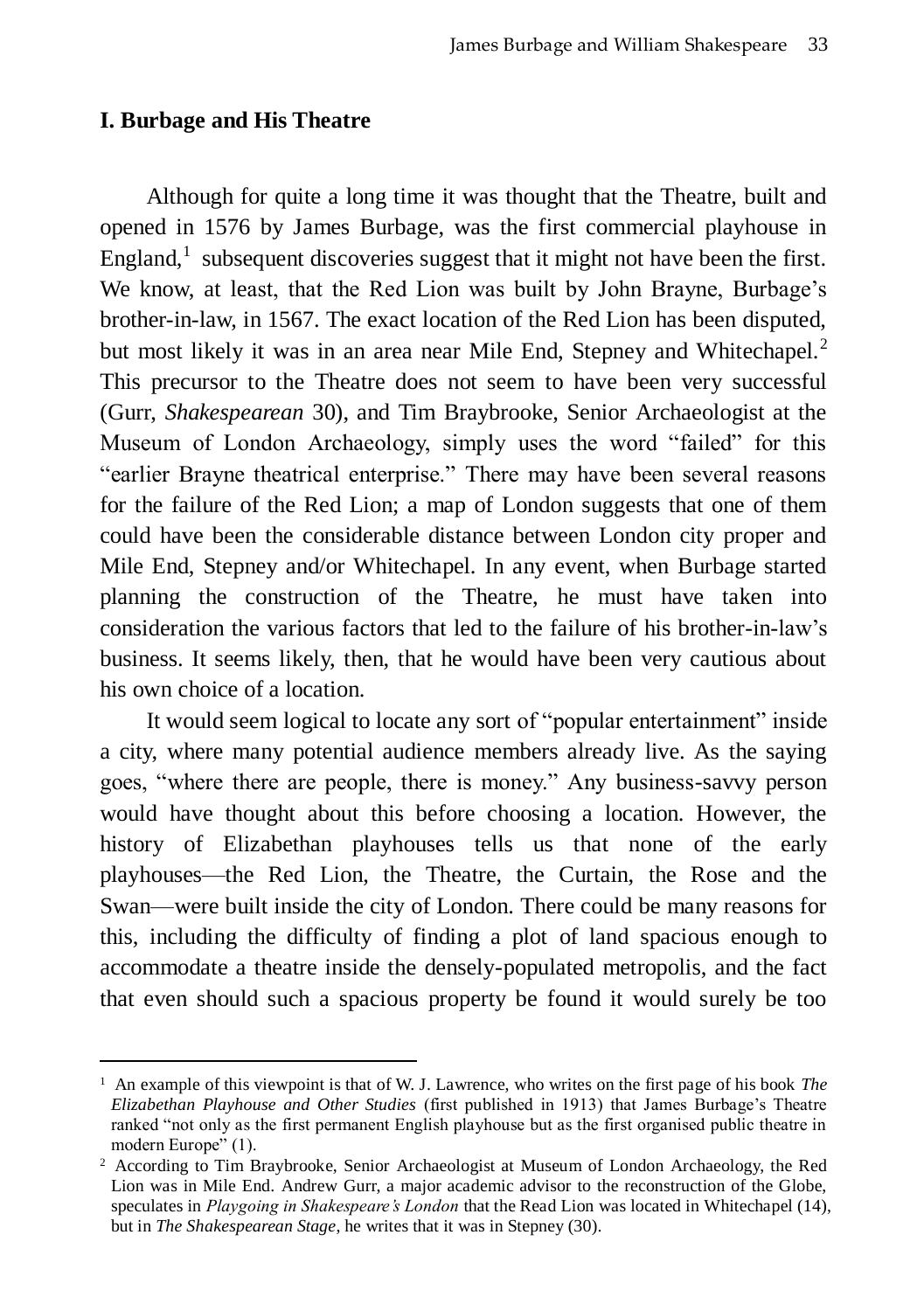expensive. However, one of the major reasons, according to many modern-day scholars, was the necessity of having one's theatre business outside the jurisdiction of the city authorities. This was mainly because the theatre business was generally thought to be licentious, while the city fathers were mostly puritanical. Andrew Gurr, for instance, comments in *Playgoing in Shakespeare's London* that the first commercial playhouses were "in liberties free from the Lord Mayor's jurisdiction" (14), and R. E. Pritchard writes in *Shakespeare's England: Life in Elizabethan & Jacobean Times* that "generally the players needed to be beyond the reach of the City authorities" (190). W. H. C. Moreton speculates that though Hoxton and Finsbury Fields, an established recreation zone for "archery and athletic sports," seemed a suitable location for Burbage's playhouse as they were "easily accessible to the city, both by way of Bishopsgate and Moorgate and across the fields," Burbage could not choose the Fields as they were "the property of the City Corporation," which means that "he could get short shrift from them" (7).

Thus it was generally thought that the suburbs were safer locations for the theatre business, and Burbage would naturally have turned his attention to London's suburban entertainment zones. Besides Hoxton and Finsbury Fields, there was also Bankside (Southwark), an area south of the Thames. However, Bankside was an infamously licentious area in Renaissance England. This licentiousness is best depicted by Steven Mullaney, who compares Bankside to a "sewer" (42) and speaks of its prisons, execution platforms and leper houses. Charlotte Carmichael Stopes writes that Bankside was said to hold "all the off-scouring of the city" (63), and Anthony van den Wyngaerde's Panorama of London, painted around 1543, already depicts, as Mullaney informs us, the "houses, churchyards, hospitals, and stews of the Bankside" in "photographic detail" (1). In contrast, the northeastern portion of the picture, where Shoreditch was supposedly located, was mainly open fields spotted with small cottages and thus seemed a much more pleasant and upright area than Bankside. The residents of Shoreditch clearly had a higher social status than those of Bankside, and Peter Thomson informs us that the taste of the northern (Shoreditch) playgoers was more conservative, while that of Southwark (Bankside) was very bold (103). Finally, Burbage decided to build his playhouse in Shoreditch, and Moreton points out one of the likely reasons: he "would not build his precious playhouse in an area which was a common target for puritans," for Bankside was "where the citizens indulged mainly in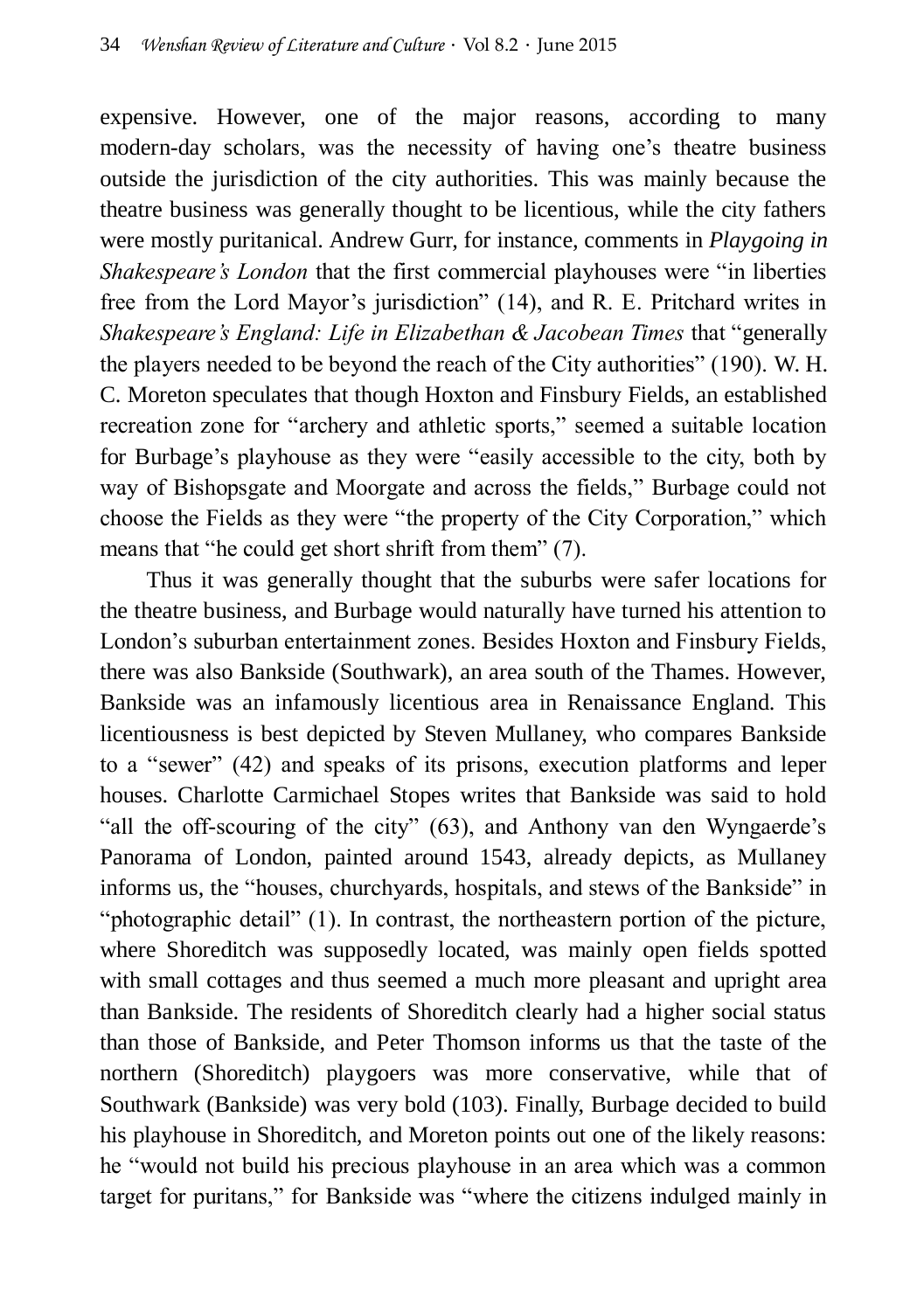the lower orders of pastime" (7). Burbage, then, did not consider his theatre business to be a low-life pastime and he eschewed the infamy of Bankside.

We now know that Bankside would have been suitable because playhouses built in this area were quite successful. Moreover, Bankside was outside the city's jurisdiction. Burbage should have considered it a good location, and clearly more convenient than Shoreditch to the northeast of the city, but he did not choose it. In fact, in 1576 Burbage was living on Holywell Street (the southern part of Shoreditch High Street today), and so he had had "his eye on a suitable piece of ground in this neighborhood" (Moreton 6-7). But this location was challenging because there seemed to be no other major attraction or business in the area, and city-dwellers would have to walk outside the city wall and cross open fields (the Finsbury Fields) to get to the new theatre. The open fields could be muddy, especially in foul weather, which would be a further inconvenience. It was generally believed that the Theatre stood next to a barn, a location which while safer and more quiet might also have seemed less exciting than that of a playhouse, surrounded by stews and places for music and dancing, which Bankside would have offered. So by choosing Shoreditch and eschewing Bankside, Burbage was taking a risk for the sake of his ideal, his dream. This ideal was reflected in the name he gave to his Shoreditch playhouse. The "Theatre," as Gurr observes, is "a grand Roman name" (*Shakespearean* 31). It was "an allusion to the Roman theatres" though at that time a "theatre" was "normally not thought of as a playhouse but as an atlas, a collection of maps" (Gurr and Ichikawa 14). This perhaps unexpected meaning is made clear in a book, published by Shakespeare's contemporary John Speed in 1611, called *The theatre of the empire of Great Britaine: presenting an exact geography of the kingdomes of England, Scotland, Ireland, and the iles adioyning: with the shires, hundreds, cities and shire-townes, within ye kingdome of England, divided and described by Iohn Speed*.

This book is a collection of maps and verbal descriptions of places in England, and Speed writes in a sort of preface to his readers: "So great was the attempt to assay the erection of this large and laborious THEATRE" (B2)—which of course means his book. In the section "What is performed in this Worke," Speed writes, "The true plot of the whole Land, and that againe into parts in seuerall Cards are here described, as likewise, the Cities and Shire-townes are inserted, whereof some heue bin performed by others,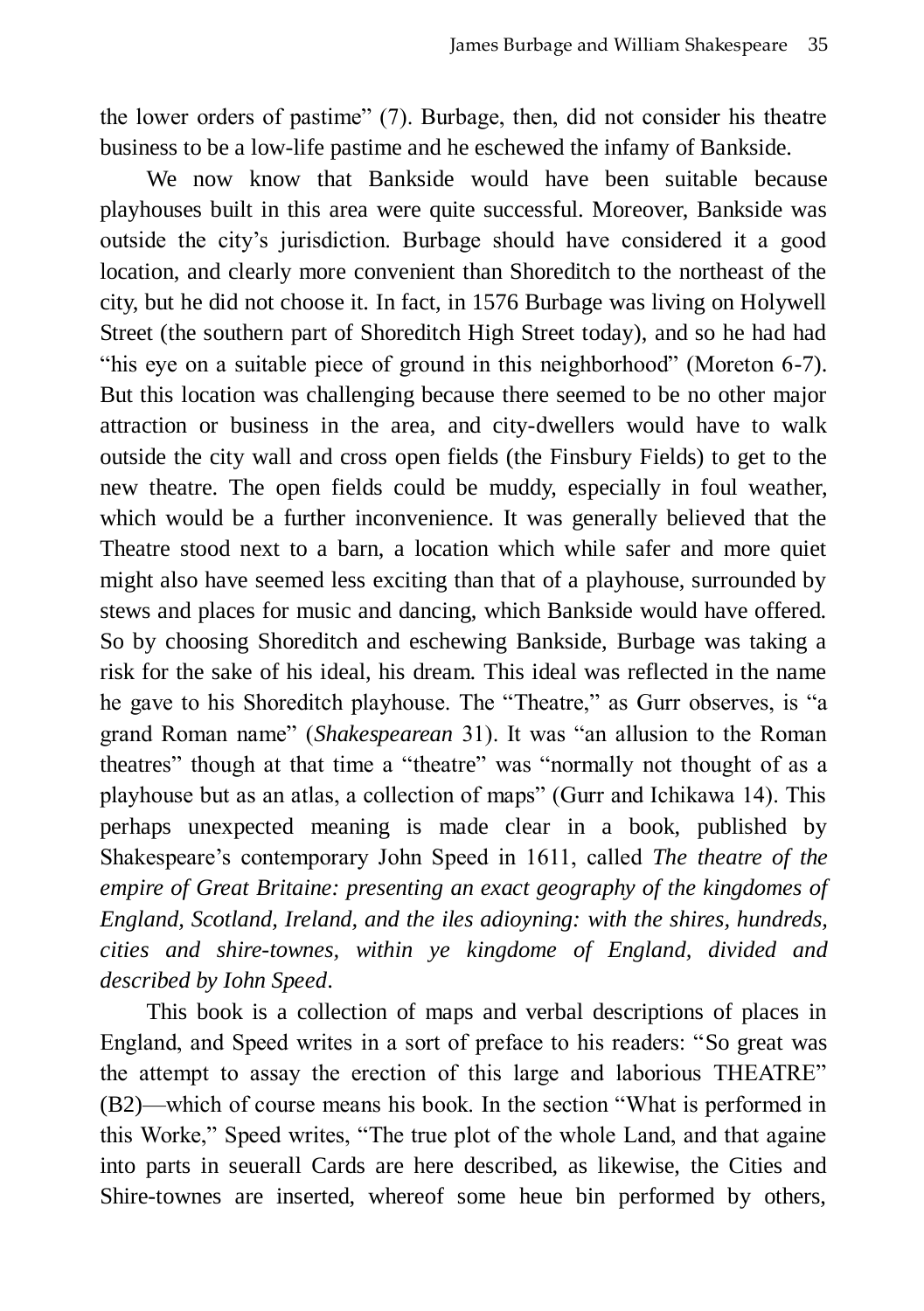without Scale annexed, the rest by mine own trauels, and vnto them for distinctions sake, the Scale of Paces, accounted according to the Geometrical measure…." These words make it clear that his "theatre" is a map, and although Speed's book was published in 1611 while Burbage's Theatre was built in 1576, I believe Speed's book could still serve as circumstantial evidence for the more expansive meaning that the word "theatre" would have had for Burbage. Indeed, the fact that "Theatre" can also mean a sort of national "atlas" may suggest Burbage's extreme location-consciousness, just as this name's allusion to the ancient Roman theatres, which were traditionally not marginal at all but had numerous and important civic functions, manifests the high regard and great expectations Burbage had for his playhouse.

In 1596, when the lease of land for the Theatre was about to expire and the chance of renewing it seemed slim, Burbage attempted to build a second theatre in Blackfriars. He paid £600 for the purchase of an old building once used for parliament meetings, and in contrast to the rent he paid in Shoreditch, which was £14 per year (Stopes 19, 63; Gurr, *Playgoing* 29), the sum was huge. Actually, other playhouses in Bankside had already experienced success by the time Burbage planned to have a playhouse in Blackfriars. In 1587, the Rose began its operation in Bankside and the Swan appeared there, too, in 1595 (Gurr, *Playgoing* 14-15; Bradbrook 3). A business-savvy person in 1596 would have seen the advantages of opening a playhouse in that neighborhood. Burbage could have a second successful playhouse in Bankside, just as the subsequently built Globe, which, though he did not live to see, proves to us. But once again his choice was not Bankside.

"Why not Bankside?" It is an interesting question. Most critics stress the profit Burbage hoped to make from his Blackfriars investment (e.g. Gurr, *Playgoing* 27, 31; Stopes 62). Their main observation was that the Blackfriars building could provide indoor space and it could serve as a solution for the frigid winter season when the semi-open amphitheatre outside of the city walls across the inconvenient muddy fields would be hard to use. Moreover, Blackfriars was nearer the wealthy residents, and could thus charge a higher entrance fee. All these could be true. But there could be still another reason: it was Burbage's wish to move his business away from a marginal zone and into a central area. It was a wish to raise the social status of the low playhouses that were often attacked and despised. It was a wish to revive the splendid days of the theatre back in the Roman era, when theatres were not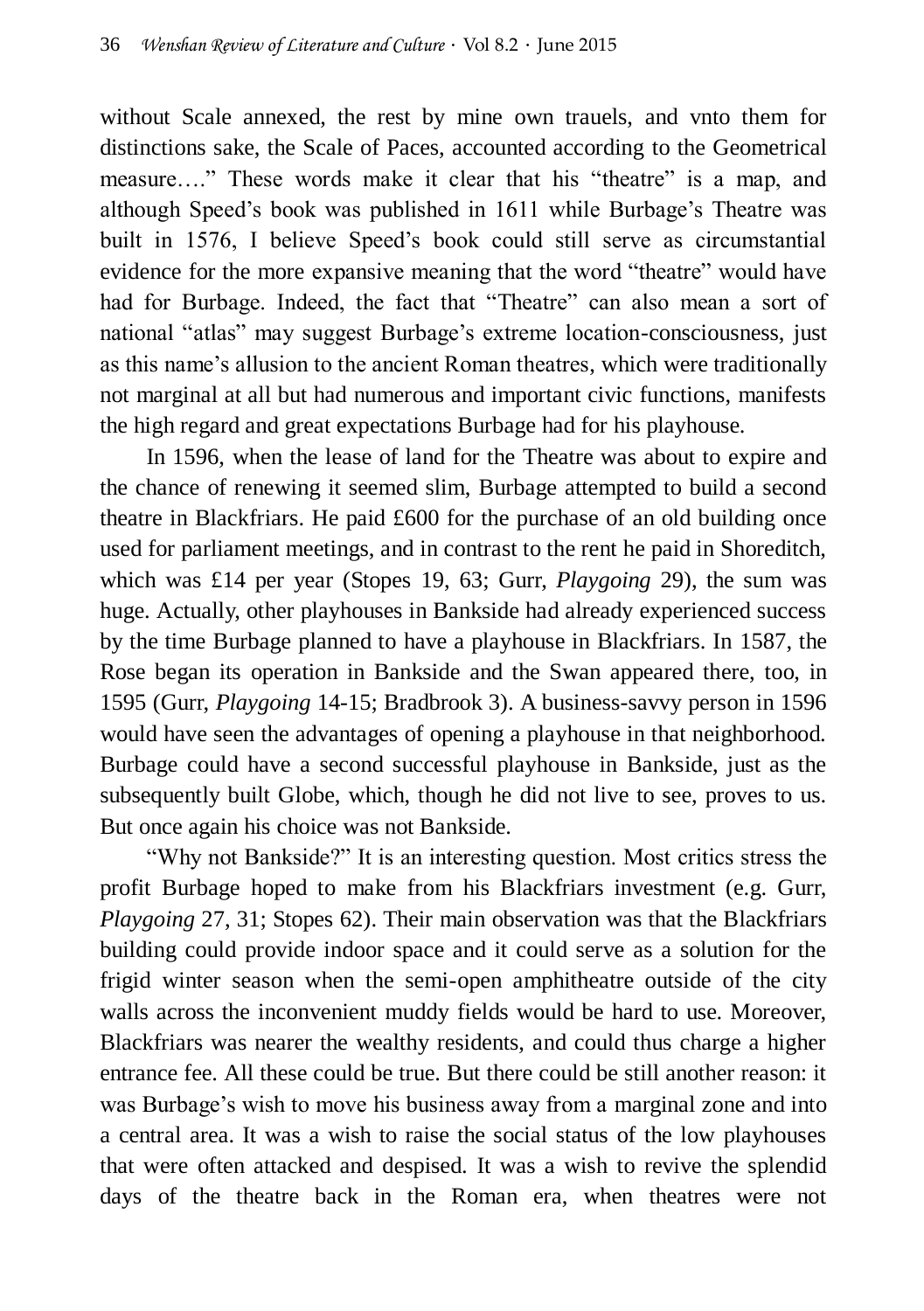marginalized socially or location-wise. The name "Theatre" that Burbage had given to his Shoreditch playhouse, which is a Roman allusion yet with the meaning of an atlas in the England language then (Gurr and Ichikawa 14), becomes meaningful in this light.

It is not hard to understand a man's wish to raise his social status during the English Renaissance, as stories about rich commoners trying to become members of the gentry by acquiring a coat of arms abounded. The Shakespeares themselves are examples. It is said that Shakespeare's father John, a glover and businessman, applied for a coat of arms but did not succeed; his dream was realized by his player and playwright son. In fact, had the father not wanted to raise his social status the son might have been less ambitious. This story of how William Shakespeare obtained a coat of arms, whether or not true, suggests the importance attached to one's social status at the time. Indeed it was also said that an official in the College of Heralds complained about the granting of arms to "such a dubious figure as 'Shakespeare the player'" (Bate 347), showing us how prejudiced the members of the upper class were against those in the theatre business, 1596, thought to be the year the young Shakespeare was granted a coat of arms, was also the year that Burbage's Blackfriars venture was frustrated due to a petition, signed by the precinct's upper-class residents, demanding that the theatre not be opened. Seen in this context, the phrase commonly believed to be what Shakespeare had chosen as the Shakespeare family motto for their coat of arms, "*Non Sanz droict* (not without right)" (Frye 43), takes on a clearer meaning: it advocates the rights of players, and it reminds one of the rights bestowed upon James Burbage and other players by the Queen.

Indeed, as early as 10 May 1574, Queen Elizabeth issued a license to James Burbage and four other players, bestowing upon them a special privilege:

> Elizabeth by the grace of God quene of England, &c . . . haue licensed and auctorised, and by these presentes do licence and auctorise, our loving Subiectes, Iames Burbage, Iohn Perkyn, Iohn Lanham, William Iohnson, and Roberte Wilson . . . to vse, exercise, and occupie the arte and facultye of playenge Commedies, Tragedies, Enterludes, stage playes, and such other like . . . to shewe, publishe, exercise, and occupie to their best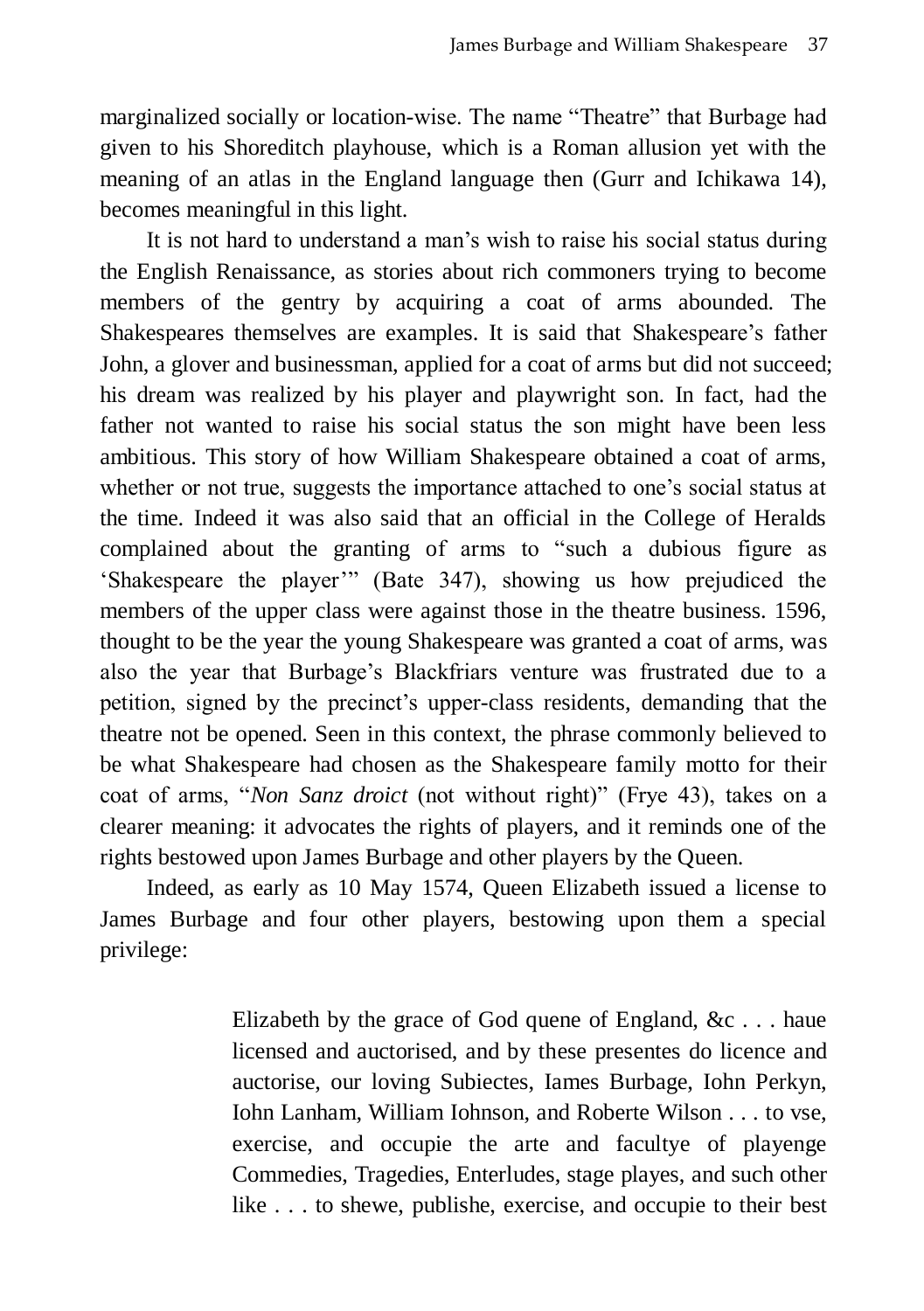commoditie during all the terme aforesaid, aswell within oure Citie of London and liberties of the same, as also within the liberties and fredomes of anye of oure Cities, townes, Bouroughes &c whatsoeuer as without the same, thoroughte oure Realme of England. (qtd. in Chambers 87-88)

Here it is important to note that with this license, the Queen was unambiguously specifying, to Burbage and the other players, the locations where they could perform their plays: namely, anywhere in England including "within our Citie of London." The license included conditions: the plays should be approved by the master of the revels, they should not be performed during times of common prayer, and also not during times of plague in the city of London. The license also clearly states that no one should hinder the players from performing.

> Willyne and commaundinge yow and everie of yowe, as ye tender our pleasure, to permytte and suffer them herein withoute anye yowre lettes, hynderaunce, or molestacion duringe the terme aforesaid, anye acte, statute, proclamacion, or commaundement heretofore made, or hereafter to be made, to the contrarie notwithstandinge. (qtd. in Chambers 88)

Thus we see that any prohibitions against performing plays inside the city of London were contrary to this license and hence not valid.

Andrew Gurr informs us that though in 1594 the Privy Council and the Lord Mayor issued a prohibition against playing at all city inns, Burbage still asked for permission to do so via his patron (*Playgoing* 27). In Gurr's words, it was "an intriguing request" (*Playgoing* 27). Nevertheless, it is understandable why Burbage would make such a seemingly bold request: this prohibition deprived him of a right already bestowed upon him by the Queen in 1574. Therefore it was "not without right" (as Shakespeare's family motto says) for Burbage to have a playhouse inside the city. Blackfriars, as most critics have noted, was chosen discreetly because it was an ancient monastic precinct free of the City of London's jurisdiction, even though it was inside London (e.g. Gurr, *Playgoing* 27; Wells 16). "It was only possible to contemplate using a building in this exclusive area as a theatre," according to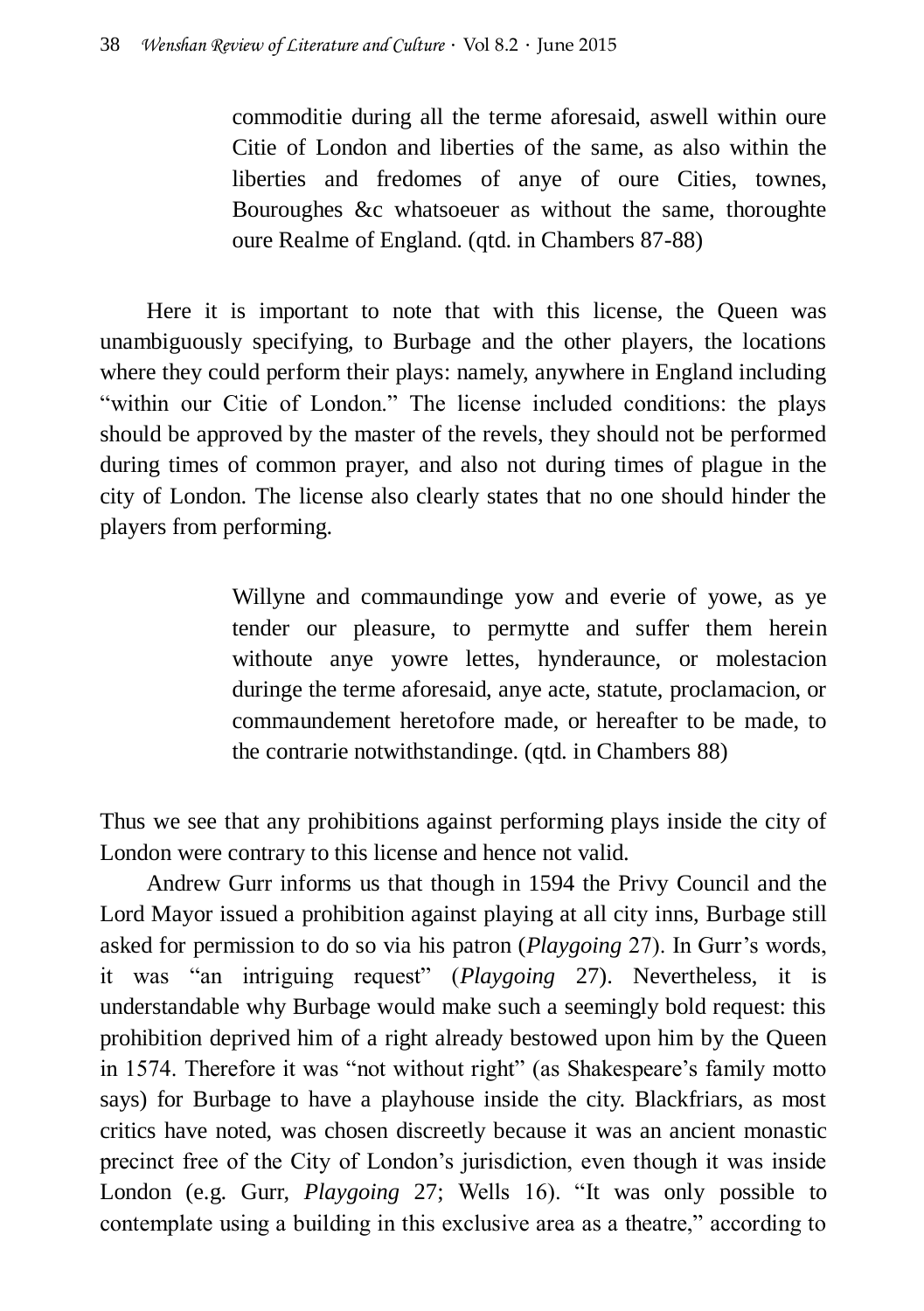Stanley Wells, "because it was not technically part of the City and so did not fall under the jurisdiction of the Lord Mayor, who with his colleagues would have been bound to object" (16). There is no doubt that Burbage planned to take advantage of this special feature of Blackfriars. He had the right given him by the Queen to perform inside the city, but confronting the authorities in London was not a tactful move. The city mayor and his colleagues had always regarded players as vagabonds, and had issued prohibitions against adult players playing inside London. Blackfriars, therefore, seemed to Burbage to offer a way to get around the prohibition for his given right to play inside the city.

Another likely reason for Burbage to choose this location was the symbolic meaning of Blackfriars, which we know about from John Stow's *A Survey of London Written in the Year 1598*. According to Stow, the precinct of Blackfriars was named after an order of friars initially residing in Holborn, outside of London. The friars eventually moved to a precinct inside London, which was afterwards named after them. There were two historical factors that made Blackfriars appealing to a theatre owner like Burbage: the friars' connection with Whitehall, and their move from the margins of London to a central zone near Westminster Abbey. According to Stow's account, back in 1276 the mayor of London had granted the Archbishop of Canterbury two lanes in the precinct, and the Archbishop built a church and placed the order of Blackfriars there (290). The church building was later used for parliament meetings, and it was here that Henry VIII and Queen Katherine's historically important divorce lawsuit took place (290-91). Then, in another part of *A Survey of London*, Stow writes that "on the west side of New Street, towards the north end thereof, was of old time the church and house of the Preaching Friars," and when the Preaching Friars arrived in London, they "had their first house without the walls of the city by Oldborne" (367), which is Holborn.<sup>3</sup> Then the Earl of Kent gave these friars his place at Westminster, which they "afterwards sold to Walter Grey, Archbishop of York; and he left it to his successors in the see for ever. . . . And therefore, the same was called York

-

<sup>&</sup>lt;sup>3</sup> Oldborne is the same as Holdborne, as Stow explains when he refers to Oldborne later—"(juxta Holborne, saith the patent)" (368). According to *A Selection of Curious Articles from Gentlemen's Magazines* published in 1811, "Holborn was formerly a village called Old-born" ("An Account of the principal Buildings" 257). The same was said in "Names of London Streets and Buildings" in *The British Journal* published in 1853 (366).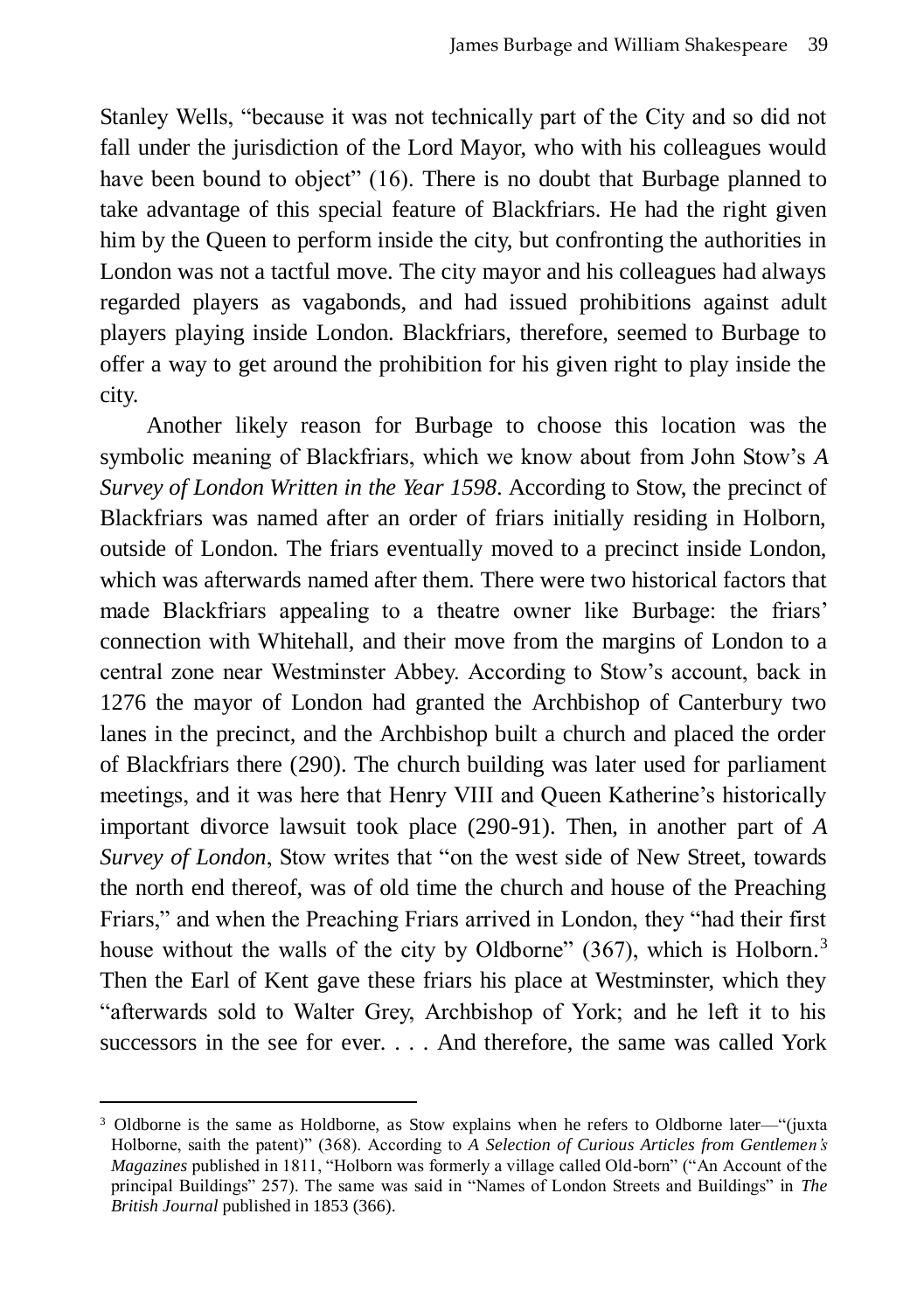Place; which name so continued until the year 1529, that King Henry VIII took it from Thomas Wolsey, Cardinal and Archbishop of York, and then gave it to name Whitehall" (367).

Whitehall, as it is generally known, was one of the major locations where Queen Elizabeth had players stage their plays; that is, the location of the Queen's stage had once belonged to the Blackfriars. Thus, Burbage's wish to have a playhouse in the precinct of Blackfriars might have been prompted by a wish to be imaginatively interconnected via the history of the Blackfriars with Whitehall, a place that had honored players. The building Burbage had chosen, according to Gurr, was "a great chamber once used for meetings of Parliament" (*Playgoing* 29), and according to Stow's description of the former Blackfriars' church, meetings of parliament had also been held there. According to Stephen Porter, the Blackfriars theatre had been the Parliament Hall (31); Peter Thomson writes that Burbage's Blackfriars building was "the Parliament Chamber of the dissolved monastery" (122), and Glynne Wickham makes a similar observation about the building's location (124). All these speculations suggest that the building Burbage bought was the Blackfriars' church, the very church that Stow had mentioned as the place used for Henry VIII's divorce lawsuit. Burbage probably knew the building's history because it would have been hard to overlook the magnificent past of such a sizable building, especially if one wanted to buy it. In fact, both its location and the role it had played in the past might have reminded Burbage of ancient Greek theatres. In ancient Greece, where theatrical performances, both tragic and comic, enjoyed great prestige, theatre buildings were also used for public assemblies that included "meetings of the local legislative assembly" (Csapo 89). Burbage's choice of a building that used to be the venue for meetings of Parliament, therefore, might have also been prompted by a wish to bring his theatre business back to the glorious days of ancient Greece.

Stow's *A Survey of London* also tells an interesting story about how the city wall was torn down and rebuilt for the Blackfriars. Stow writes: "in the year 1282, King Edward I. having granted to Robert Kilwarby, Archbishop of Canterbury, license for the enlarging of the Blackfriars' church, to break and take down a part of the wall of the city, from Ludgate to the river of Thames . . ." (31-32). The wall was then rebuilt to include the church inside the city of London (32). The breaking of the city wall, and the rebuilding of it so as to include the Blackfriars' church within the city, must have seen like a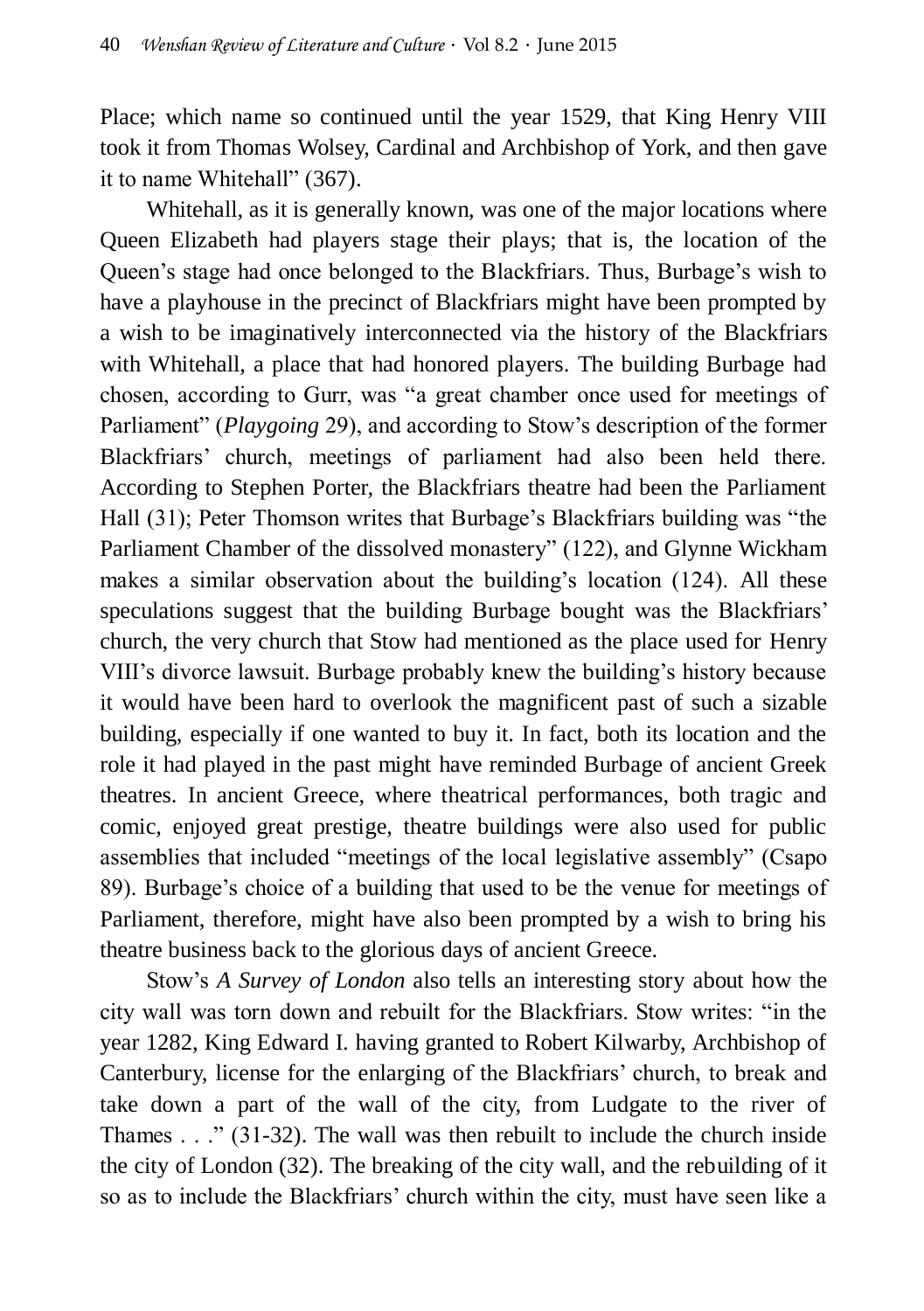dream come true to Burbage since his own theatre business had been banned in the city. Perhaps he pictured himself as being like the Blackfriars, who had advanced not just from the outside to the inside of the city but eventually to Westminster, traditionally the site of the monarch's palace and hence the center of power. This might have been the bold vision of a man who had been invited to play in Whitehall, and who knew the significance of locations.

## **II. Burbage and Shakespeare**

In spite of Burbage's bold vision, the protection he had from the queen's license, and his tactful move to have his playhouse inside the city within the precinct of Blackfriars, which was a special ancient monastic precinct free of the City of London's jurisdiction, his plan still failed in 1596. His Blackfriars playhouse could not open for business because the precinct's local residents successfully petitioned the Privy Council against the opening of the theatre there (Wells 16). Burbage died in early 1597, not long after the petition incident, so he did not live to see the use of his theatre in Blackfriars by his playing company, the Lord Chamberlain's Men. The unused theatre was later leased to a boys' company which, because of their more quite nature with noise and music, was tolerated, and they performed there from 1599 (16). It was speculated that playing in the Blackfriars theatre by an adult company did not happen until 1609 by what was then the King's Men (16). That was already more than a decade after Burbage passed away. Despite the initial failure, Burbage's vision of a theatre in Blackfriars was eventually realized. His vision was of great consequence in the history of English drama not just because it moved a playhouse from the margin of the city to the inside, but also because it affected Shakespeare's fate. It was said that since Burbage had spent a large sum for the building in Blackfriars but was not able to make any good money out of it in 1596 as it was not allowed to be opened, his trapped investment eventually caused his sons, Cuthbert and Richard, to sell shares of their theatre business to fellow players. They needed money to move the playhouse from Shoreditch, when the lease of land on which it stood was about to expire, to Bankside. This allowed Shakespeare, who had been a hired actor and playwright, to become the co-owner of the theatre business set up by James Burbage. The co-owner position not only gave Shakespeare more income but more creative freedom as a playwright. Burbage's financial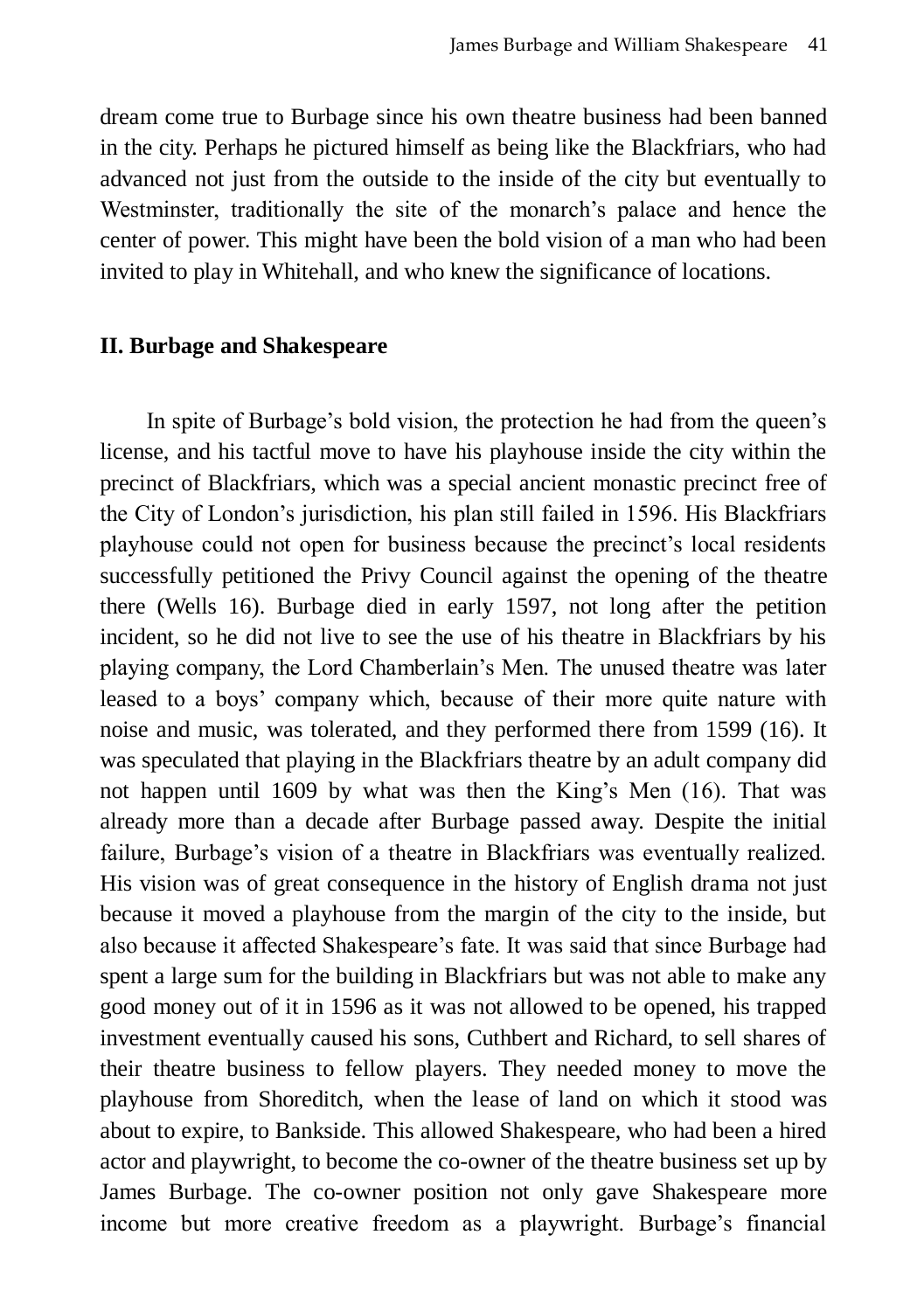problem with the theatre in Blackfriars thus became an opportunity for Shakespeare.

Burbage and Shakespeare must have been closely interconnected. Despite the fact that there are different versions of how Shakespeare started his theatre career, it is generally accepted that he began it in London at Burbage's Theatre. According to Graham Phillips and Martin Keatman, "Shakespeare's theatrical experience was originally gained at Burbage's Theatre in Shoreditch" (92), and Eric Sams claims that "the Shoreditch Theatre certainly housed Shakespeare" (55). At a time when job seekers and vagabonds abounded, Burbage should be given due credit for discovering the artistic talent of the young Shakespeare. That is to say, if Shakespeare began his career holding horses outside the Theatre, as some stories have it, then it is likely to have been the Theatre's owner who first gave him the chance to approach the stage. Burbage must at the very least have been a mentor and a key influence, even if only in the early stages of the young actor's dramatic career. Shakespeare "owed a greater debt," as Russell A. Fraser writes, "not payable unless by art, to James Burbage" (110). There were even stories about the young Shakespeare, who had been impressed by Leicester's Men who were themselves led by James Burbage, performing in or near Stratford (e.g. Schoenbaum 9; Fraser 79; Sams 55). There were also rumors about some Burbages living in Stratford, through whom Shakespeare was introduced to London theatre. The relationship between Burbage and Shakespeare was best described by Stopes, who writes that it was Burbage "who gave Shakespeare the chance to make the best" (1).

Their close relationship would likely have made Shakespeare sympathize with Burbage when the latter was frustrated by his Blackfriars venture. As a playwright who had to decide where his plays and scenes should be set, and as a player who had to be aware of these imaginary settings when performing on stage, Shakespeare would naturally have been sensitive to the importance of locations. By moving from Stratford, where his family was, to the metropolis of London to pursue his career in the theatre business, Shakespeare had already proved his sensitivity to the significance of one's location. He knew he could never have pursued a career in the theatre, whether as an actor or a playwright, back in Stratford as there were no playhouses there. Moreover, the well-known story that Shakespeare was caught poaching and was forced to leave Stratford only reinforces our impression that he was sensitive to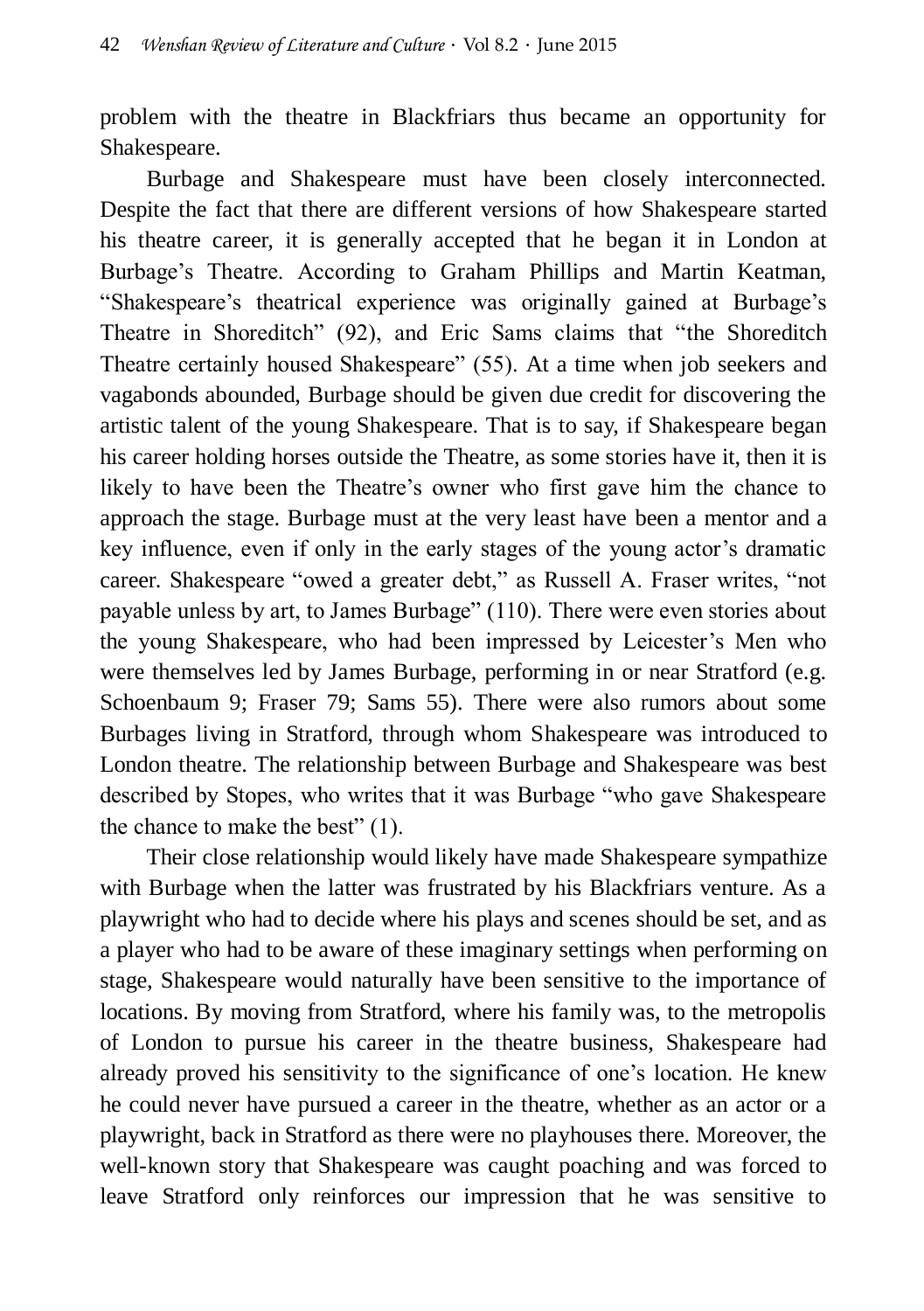locations and to the concept of boundaries. According to Nicholas Rowe, who wrote a short biography of Shakespeare in the eighteenth century, because of his poaching Shakespeare was eventually "obliged to leave his business and family" to "shelter himself in London" (4). It seems that being forced to leave one's hometown would really have made one aware of the seriousness of boundaries. Indeed, poaching itself, as Stephen Greenblatt interprets the term, was a challenge to spatial boundaries and to authority. Greenblatt claims that for many youngsters in the Elizabethan era, poaching was engaged in not mainly for food but for sport: "it was a story not about desperation but about risk" (152). Thus seen, not unlike Burbage whose plan to have a playhouse in Blackfriars was a challenge to the boundary lines drawn by the Privy Council and the Lord Mayor against players, Shakespeare also had a history related to boundary challenging.

It would therefore have been quite natural for the latter to interpret Burbage's Blackfriars venture as a marginal force, originating (like the young Shakespeare himself) outside of the city and attempting to penetrate into its center. Such an attempt to penetrate, to cross boundaries was not very different in spirit from the act of poaching, in which an unauthorized person enters into a space or enclosure that explicitly prohibits trespassing. In fact, many of Shakespeare's plays give thematic significance to the friction between margin and center, which could be seen as the author's artistic transformation of the events he was really experiencing. Romeo's lament, "There is no world without Verona walls" (*R&J* 3.3.17), may seem to resonate with the feelings of players who are being excluded from the city of London, and with Shakespeare's own forced departure from Stratford after he was caught poaching. This conflict between margin and center has indeed found dramatic expression in many of Shakespeare's plays, and here the history plays are especially pertinent as they seem to be particularly boundary-conscious. The wars that are of central concern in the majority of Shakespeare's history plays naturally involve direct clashes, negotiations, the sending of messengers, and other forms of boundary-crossing. Unlike the plays of other genres, with scenes set in unspecified or far-away, imaginary places, many of the scenes in the history plays, for example those featuring wars between England and France, are very specifically "located." In plays focused on England's civil wars, it is often of great consequence for military commanders to know the exact present, and predicted future locations of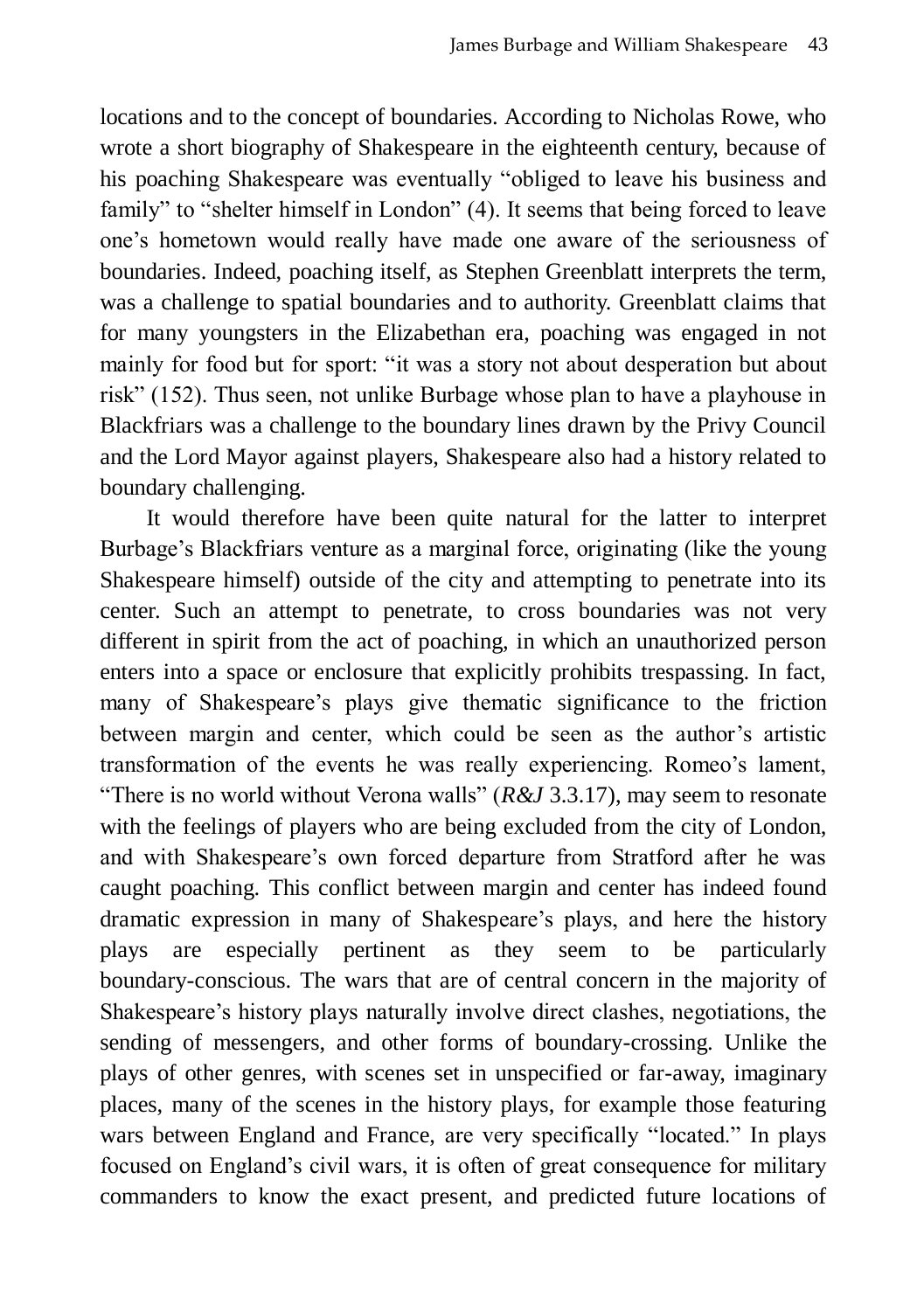enemy forces. Furthermore, the siege of a city, such as that of Angiers in *King John*, makes clear the strategic importance of a city boundary. Among the many location-conscious scenes in Shakespeare's history plays, here I would like to focus on just two which feature this friction between margins and center.

The first of these is the attack on London by a rebel, Jack Cade, in the second part of *Henry VI.* Shakespeare elaborately maps out the path of Cade's advancement from Blackheath (Act 4 Scene 2) to Southwark (Act 4 Scene 4), and he sets the climactic rebellion in Cannon Street, where London Stone was (Act 4 Scene 6). The playwright gives great significance to London Stone when he shows Cade striking his staff against it and declaring: "Now is Mortimer lord of this city. And here, sitting / upon London Stone, I charge and command that . . ." (*2H6* 4.6.1-2). London Stone, a remnant of Roman England, "since at least medieval times has been regarded as the very hub of the City of London" (Sheppard 29). It was commonly believed that the Romans used it as a central point by which to measure distances in England. London Stone, then, may be seen as the symbolic center of England, while Cade is a marginal force coming from outside of the city to invade the center. This scene attests to Shakespeare's sensitivity to the historical and symbolic meaning of the stone and to his location-consciousness.

The second scene I want to call attention to is the one in which Prince Hal renounces his friendship with Falstaff, saying: "I know thee not, old man" (*2H4* 5.5.47). This scene is set in a public space near Westminster Abbey, where Prince Hal has just been crowned Henry V. Westminster Abbey has long been the site of coronations; it is a landmark symbolic of power that is perhaps comparable to the London Stone of the Jack Cade rebellion. Here it is important to note that before his coronation the Prince, who enjoys playing roles, hangs out with Falstaff in a tavern in Eastcheap. Falstaff has great hopes of advancing in the world when his old friend is crowned, but as he earnestly approaches the newly crowned king the latter renounces their former friendship. Thus it is now Falstaff who becomes the marginal force trying to approach the center. The scene also reveals how out of place it is for "tavern people" to approach the king anywhere near Westminster Abbey, and the fact that in the tavern world the prince and Falstaff can both enjoy playing would seem to liken this world to the world of players.

This may remind us that when James Burbage intended to have his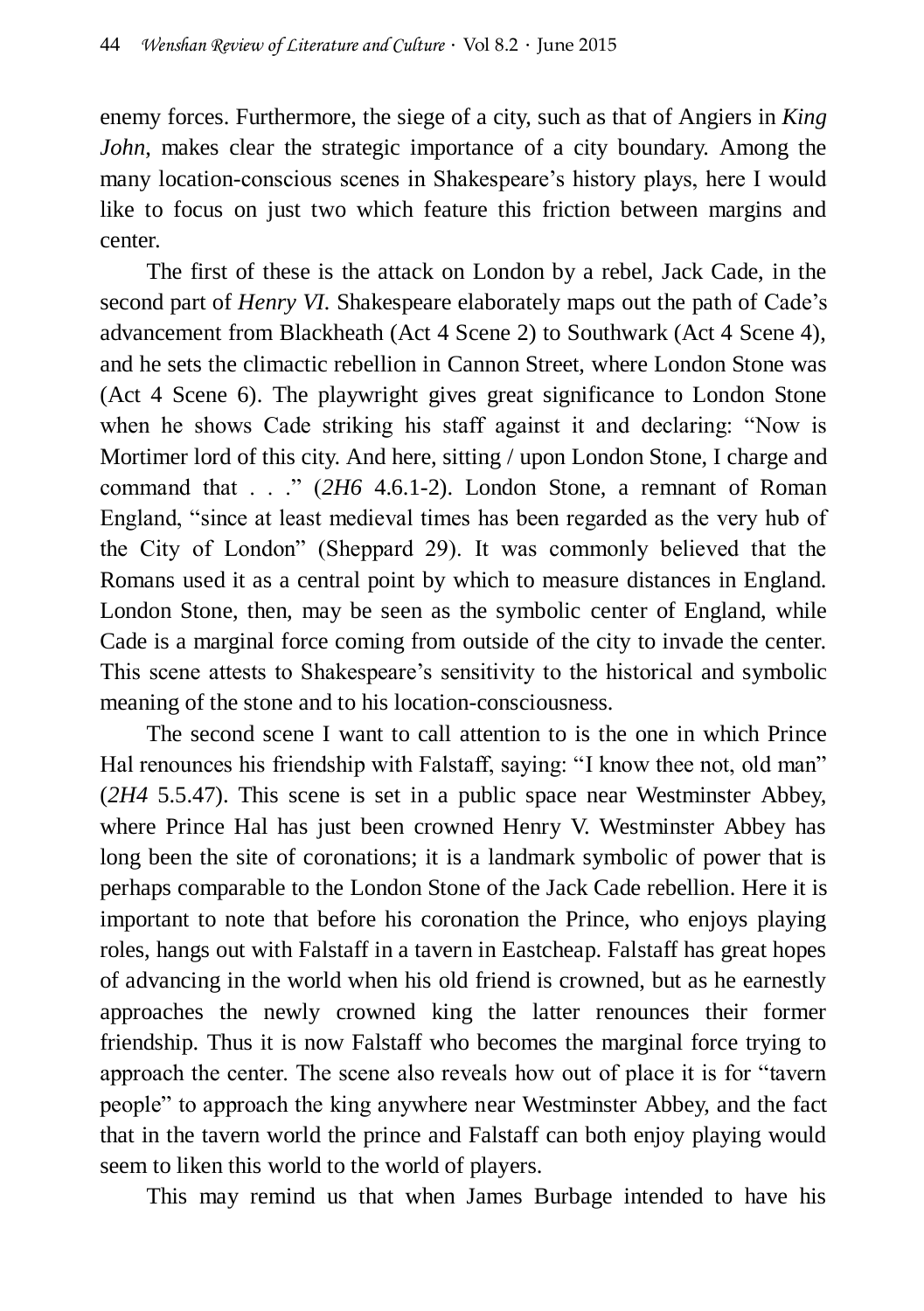playhouse in Blackfriars, near Westminster, the residents petitioned the Privy Council to stop him. One of those who signed the petition was Burbage's own patron, the second Lord Hunsdon (Stopes 65). Stopes writes that James Burbage "must have groaned in spirit when he heard that name" (65), and in fact he died two or three months afterward. Shakespeare would have been sensitive to Burbage's frustration, because the petition was not a renouncement of Burbage personally but of the theatre business as a whole. Moreover, stories have it that Shakespeare's well-to-do publisher friend from Stratford, Richard Field, who published some of Shakespeare's plays, was among the wealthy residents of Blackfriars who signed the petition (Pogue 23). According to Kate Pogue, Field was "the first and only one of Shakespeare's boyhood friends to settle in London" (34). Hence Shakespeare must have been sensitive to what likely seemed a belittlement of his trade, and perhaps a betrayal, by an old friend, especially as this was around the time when Shakespeare had high hopes of elevating his status by acquiring a coat of arms. We may see, then, a certain parallel between the petition against Burbage and the renouncement of Falstaff. When the latter falls ill, Mistress Quickly, hostess of the tavern where Prince Hal and Falstaff often used to hang out, makes a comment that reinforces this comparison: "The king has killed his [Falstaff's] heart" (*H5* 2.1.88). Nonetheless, not unlike Burbage's patron who prevented his players from being arrested as vagabonds, Prince Hal protected Falstaff when the sheriffs threatened to arrest him, and thus might also be seen as having been Falstaff's patron.

According to A. R. Humphreys, the second part of *Henry IV* was written in 1596-1597 (Introduction to *2H4* xvii), and according to J. H. Walter, *Henry V* was written in 1599 (Introduction xi). Herschel Baker agrees with 1599 for *Henry V*, but assigns the second part of *Henry IV* to 1598 (Introduction 885, 978). Despite these minor discrepancies, the period when these works were written clearly corresponds fairly closely to the period between Burbage's thwarted Blackfriars venture in 1596 and the opening of the Globe in 1599. In other words, Shakespeare wrote the two *Henry* plays around the same time that Burbage's Blackfriars venture failed. Hence it seems reasonable to assume that the playwright may have sympathized with the theatre owner, who worked so closely with him as a mentor and colleague, and that he may have woven his feelings and sympathies into the plays he was working on.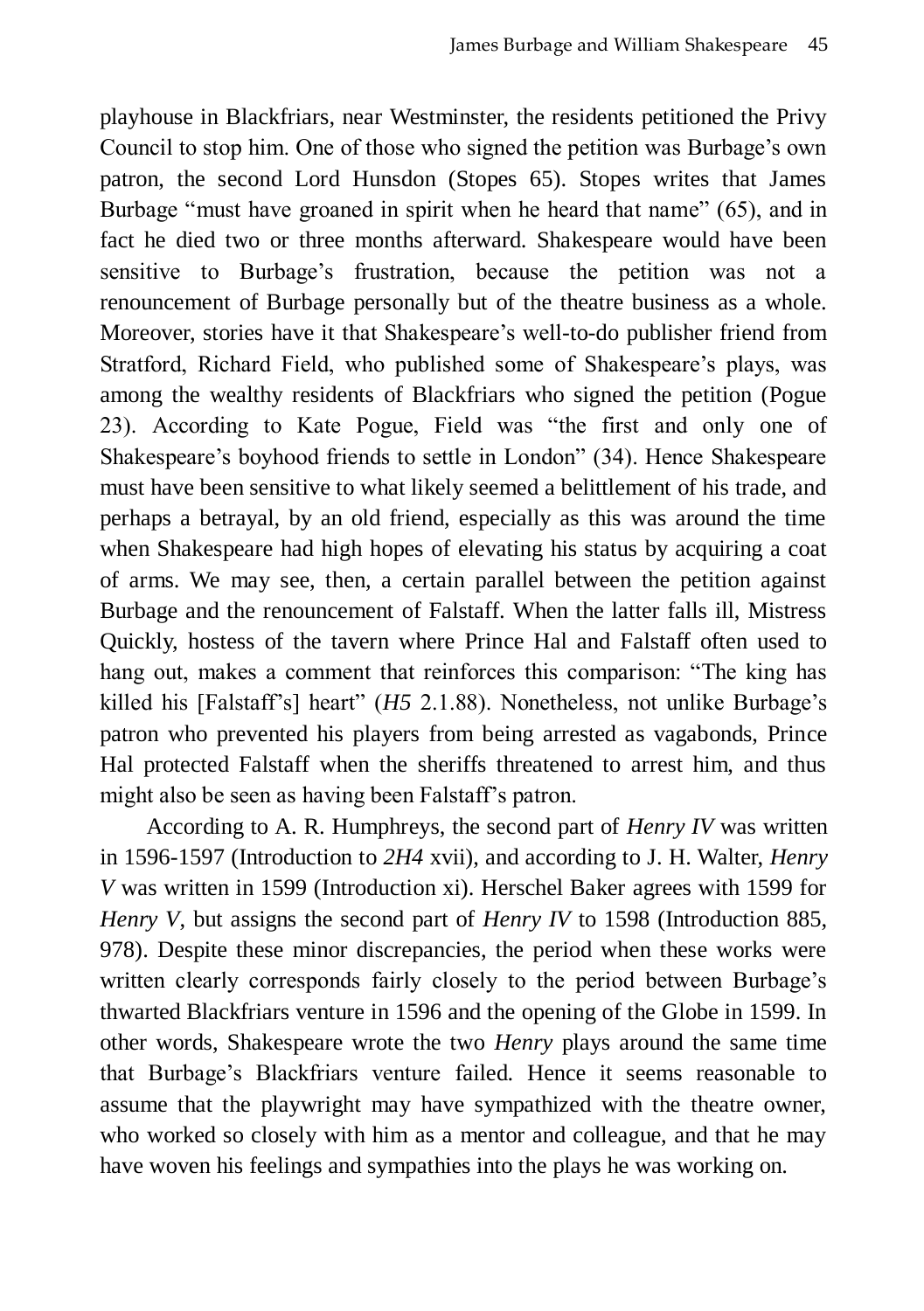# **III. Acting and Map-Making**

Critics have long debated the meaning of the name given to the Globe playhouse built in Bankside with timbers from the Theatre. Critics have also long debated the question as to whether the Globe theatre had a sign with a figure of Hercules holding aloft the Globe, under which were written the Latin phrase "*Totus mundus agit histrionem.*" Chambers writes: "Malone conjectured that the name 'Globe' was taken from the sign . . . I do not know where he got this information" (434). Richard Dutton argues for the existence of such a sign by using lines in *Hamlet* as evidence. He interprets Hamlet's words, "Do the boyes carry it away?" and Rosencrantz's answer, "Ay, that they do, my lord, Hercules and his load too" (2.2.360-2) as a reference to the sign of the Globe (37). Dutton suggests that we should "put the burden of proof on those who would question the authenticity of the tradition of the sign, rather than those who accept it" (42). I agree with Dutton's viewpoint, and will end with a discussion of this sign.

Stopes convincingly argues that the sign showing Hercules carrying the Globe was meant to depict the Herculean task of moving the old Shoreditch playhouse to Bankside, and that the Latin phrase reveals the analogy between the theatre, the world and the globe, from which the name Globe was derived (77). When Dutton discusses what the sign signified, he draws attention to the fact that in traditional mythology it was Atlas (who had to do it as a punishment) and not Hercules who bore up heaven, but he also argues that Hercules is "more fitting" than Atlas to bear the burden. One reason for this is that Hercules "chose to take up the burden—a grand gesture rather than a punishment," and another is that we may draw a parallel between the stage actors and Hercules (43). For Hercules, according to Greek mythology, takes up the burden of bearing heaven (*Ouranos*, the Sky) so that Atlas can complete a mission for him, after which he tricks Atlas into taking up his burden again. Hercules is thus like actors, who, in Dutton's words, "pick up the world/universe with every performance and then make those who regularly bear it (the audience) take it back again at the end" (43).

Thus with these explanations we get not just Hercules but also the titan Atlas from Greek myth. Of course, today we also associate Atlas with a kind of book called an "atlas" which contains many maps. According to the *New Encyclopaedia Britannica*, an Atlas, a collection of maps or charts, derives its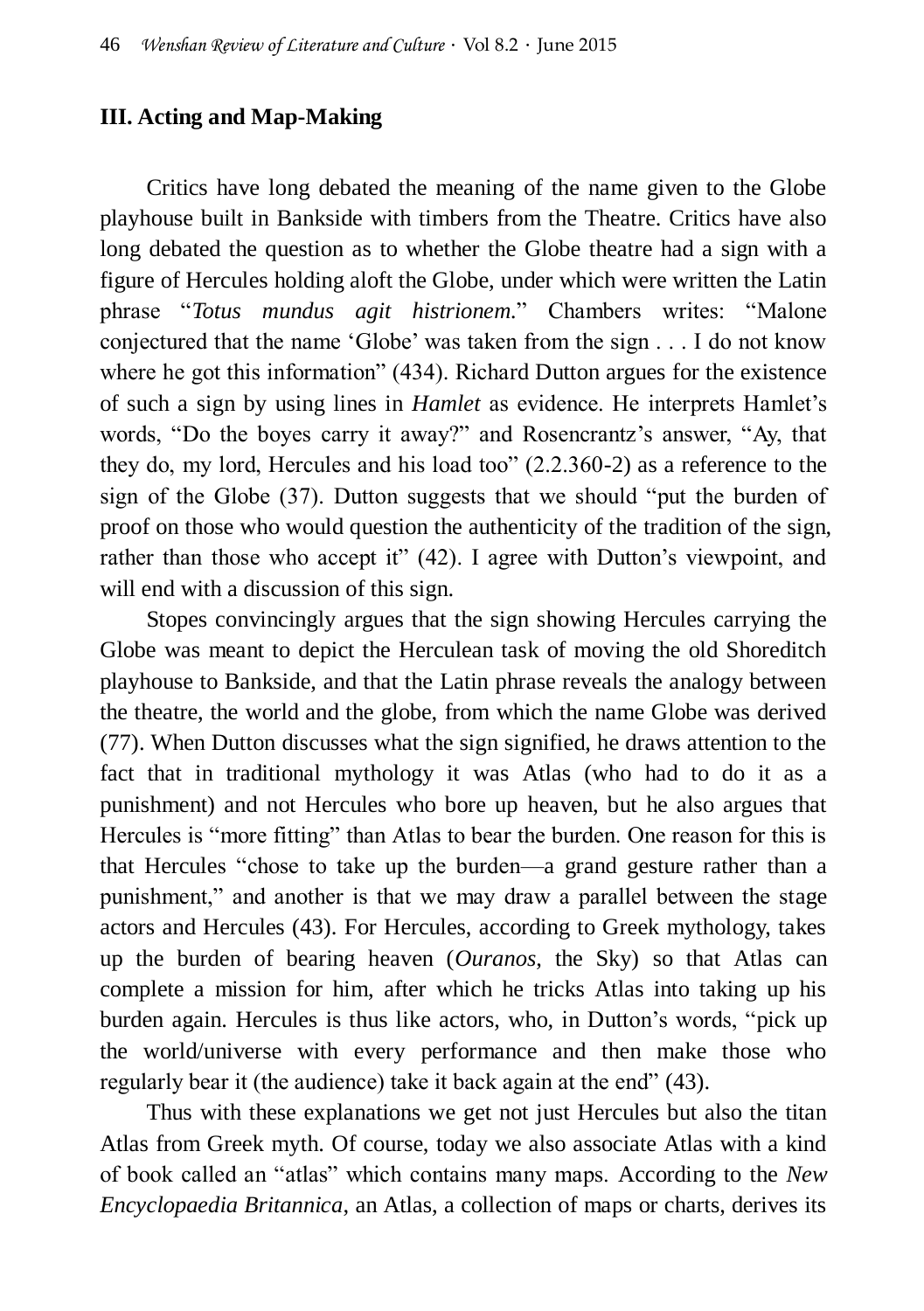name "from a custom—initiated by Gerardus Mercator in the 16<sup>th</sup> century—of using the figure of the Titan Atlas, holding the globe on his shoulders, as a frontispiece for books of maps" (1:674). According to the *Encyclopedia Americana*, the term "atlas" meaning a collection of geographical maps or charts "was used first by Gerardus Mercator in the title of his collection *Atlas sive cosmographicae* (1585-95). Frontispieces of earlier map collections had shown the mythological figure of Atlas holding the globe on his shoulders" (2:624). Actually, long before the publication of his Atlas in 1585, this Flemish cartographer was already famous for his *globe*, and even Emperor Charles V placed an order with Mercator for several globes and other equipment. The latter, however, was unable to comply due to his arrest and imprisonment for heresy (Heinrichs 12, 63). Nevertheless, by inventing the technique known as the Mercator projection, a way of representing a round globe on flat paper by making the curved lines of longitude and latitude into straight lines (which inevitably distorts the spatial dimensions), Mercator became famous as the father of mapmaking because his method proved very useful to navigators (Heinrichs 82-83).

It is highly probable that during the period when the English were much concerned with and even fascinated by maritime navigation, a time when inns and taverns in London accommodated sailors who told tales about navigation, Burbage and Shakespeare would have heard about Mercator. Moreover, it is interesting to note that like Burbage's players, the Flemish cartographer was favored by the crown and the people, but persecuted or even despised by some authorities. In addition, like the art of theatre players, Mercator's art was also one of representation and even (necessarily) distortion. According to Ann Heinrichs, the Greek mythological titan Atlas had a descendant, "also named Atlas, [who] was a king of the African land of Mauritania. This Atlas was a philosopher and scientist. Mercator claimed to be following in [the latter] Atlas's footsteps as he compiled his map collection" (90). Actually, even the original titan Atlas was related in a certain sense to maps, for he was the god of navigation. In Homer's *Odyssey*, Atlas is mentioned as one "who has discovered all the depths of the sea, and himself sustains the towering columns which bracket earth and sky and hold them together" (1.52-54).

When we consider the titan Atlas's connection to mapmaking, then, we may also see his link with the name "Theatre" and the sign of the Globe. As mentioned above, the term "theatre" was "normally not thought of as a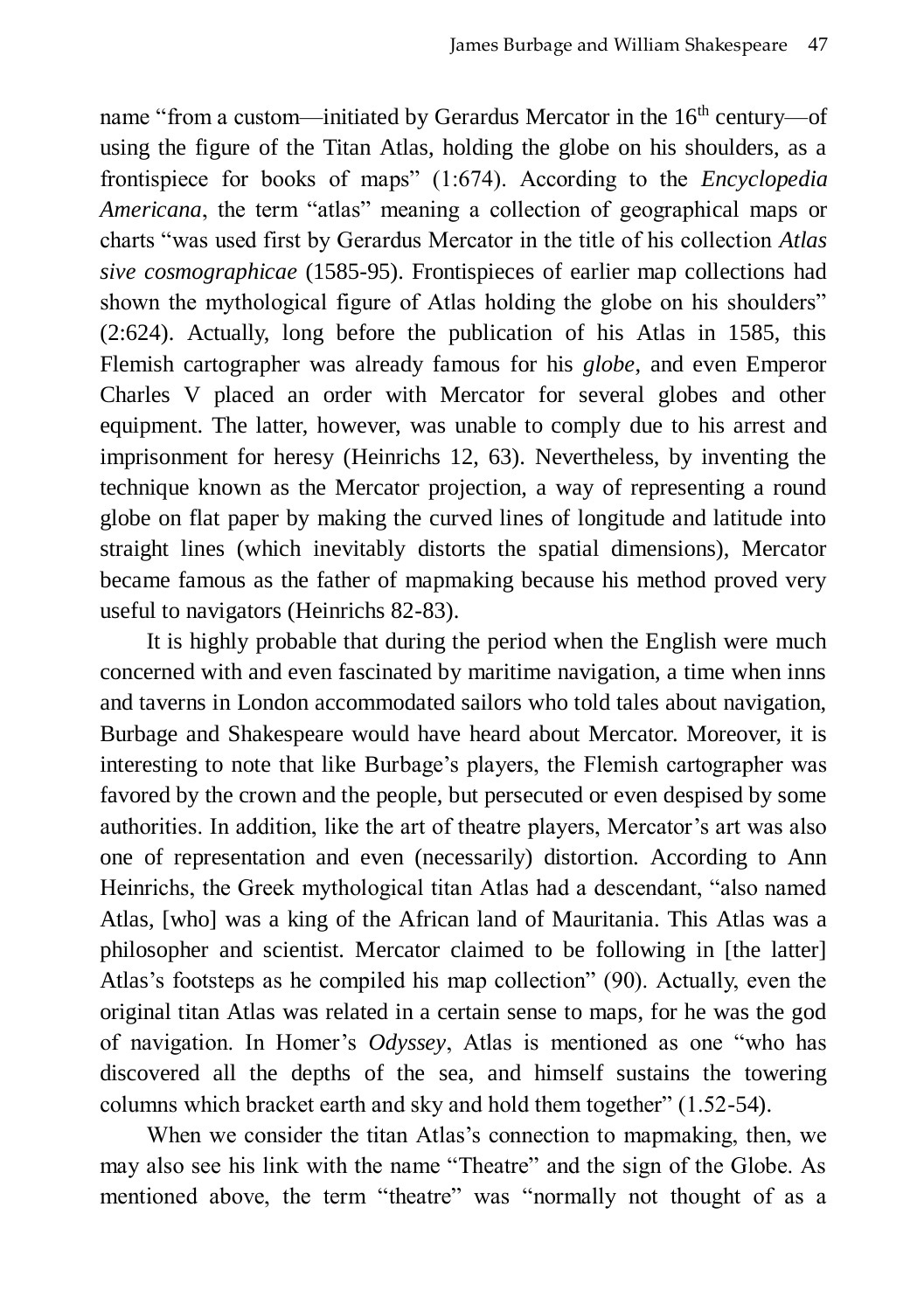playhouse but an atlas, a collection of maps" in the English Renaissance (Gurr and Ichikawa 14). Moreover, again as discussed earlier, John Speed's book, *The theatre of the empire of Great Britaine, implies that the word "theatre"* means a collection of maps. Here we might think of the arts of building, of design and architecture, of spaces and boundaries, which Burbage would have known something about, but also of the art of representing or performing dramas on stage, which may seem to be in the first place a spatial art. But we may also think of the spoken language of dramas, of Shakespeare's poetry, for if Mercator was forced to use distortion in his representation of third-dimensional space on a two-dimensional surface, Aristotle in his defense of poets in the *Poetics* claims that the latter do not really represent reality or truth but are able to approximate it.

This connection of the Globe theatre's name with maps, and especially with Mercator's maps and with his frontispiece that features Atlas upholding a globe, may partly answer Dutton's question: "Why has the "celestial body" been replaced by the terrestrial globe?" In the first place, Mercator's atlas had Atlas carrying the terrestrial globe as the frontispiece for his collection of maps. This might be the inspiration for the Globe theatre's supposed "sign." In the second place, the story or conception that Atlas carried the Globe could be in fact a misconception or different interpretation of the Greek myth in Shakespeare's time. Actually, in the above-quoted Homeric lines translated by Richmond Lattimore, Atlas is said to be "sustain[ing] the towering columns which bracket earth and sky" (*Odyssey* 1.53-55): this would seem to mean that he is supporting both the sky and the earth (globe), and in any case if the sky fell the earth would also be destroyed.

John Cranford Adams points out that a passage in a contemporary copy of the anonymous *Funeral elgye on ye Death of the famous Actor Richard Burbage who dyed on Saturday in Lent the 13 of March 1618* is an allusion to the sign in question:

> And you his sad Compannions to whome Lent Becomes more lenton by this Accident, Hence forth your wauing flagg, no more hang out Play now no more att all, when round aboute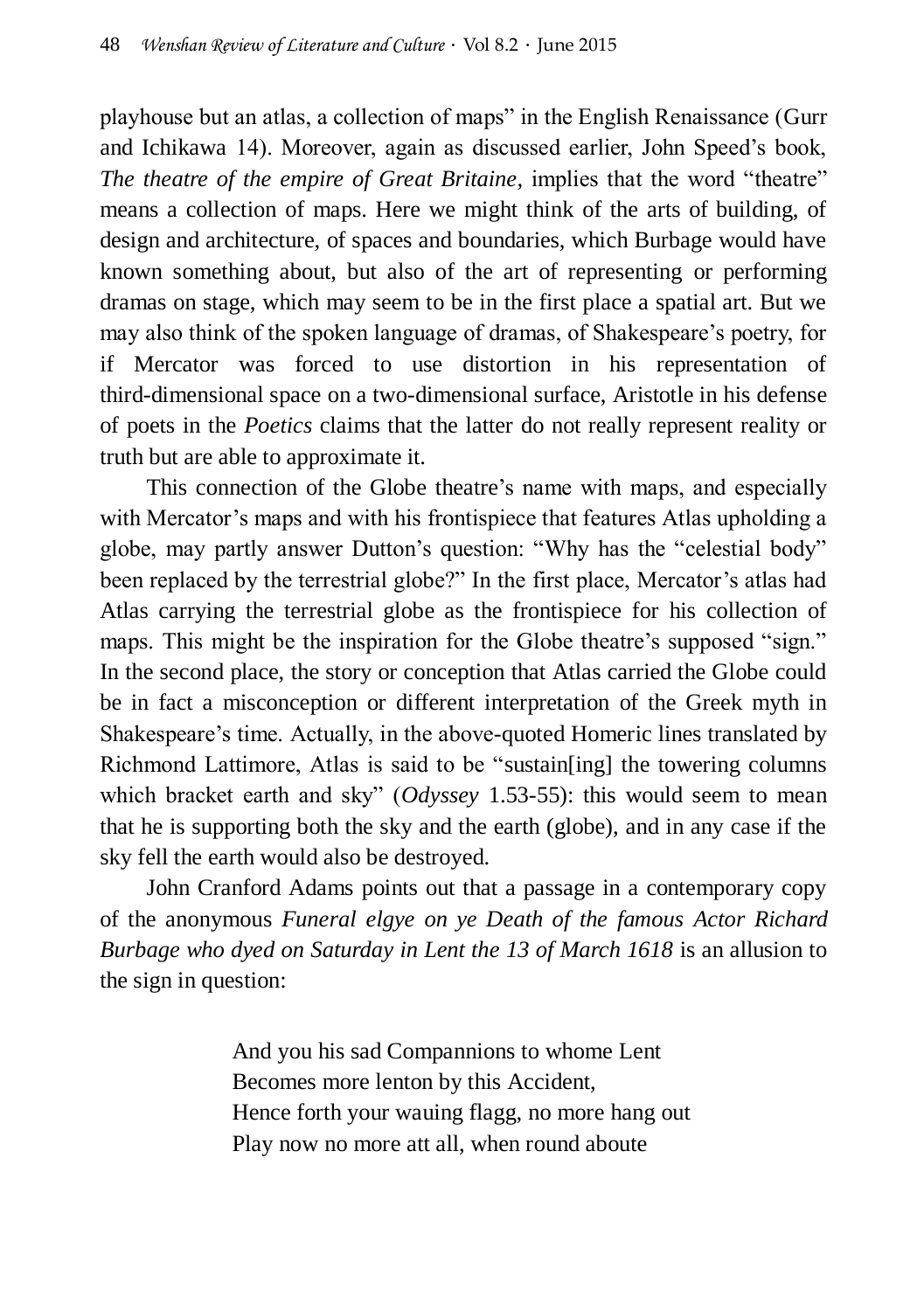Wee looke and miss the *Atlas* of your spheare.  $(32)^4$ 

Beyond presenting this passage as an allusion to the sign, Adams has not explained its significance. I would like to suggest that the "Atlas of your spheare" connects the sign, which may be on the "wauing flagg," back to the name Theatre, which originally means a collection of maps.

As for the substitution of Hercules for Atlas, Dutton comments that there is no problem "since it is established in the mythology that he did so do in pursuit of the golden apples of the Hesperides" (36). Yet I would like to offer another interpretation for the substitution, which brings to the fore Atlas's choice of a side and the location-consciousness suggested by the placement of the sign. In the Greek myth about the rise of Zeus against his father Cronus, Atlas has chosen to side with Cronus, god of heaven. The war is actually between Cronus and his wife, Rhea, god of the earth, who asks Zeus to rebel against his father (Moreford and Lenardon 37-40). Zeus of course punishes Atlas by making him hold up *Ouranos* (sky, heaven, the father of Kronos or "time") because he (Atlas) has chosen the wrong side at the beginning of the war. He has chosen to support heaven instead of earth (*Gaia*, Hesiod's Mother Earth of the *Theogony* who gives birth to *Ouranos*). However, Hercules has a very different story. As the son of Zeus and another woman he is naturally hated by Hera, the wife of Zeus and a mother figure who can also represent Earth. The antagonism between Hercules and the earthly Hera results in Hercules being burdened with his laborious tasks, his "labors" (Moreford and Lenardon 424). Yet Hercules is eventually reconciled with Hera, and he even marries her daughter Hebe: this suggests that Hercules, unlike Atlas, is reconciled with earth. The substitution of Hercules for Atlas in the sign of the Globe (Hercules supports the globe), like that of the terrestrial globe for the celestial body, therefore, can be interpreted as a symbolic representation of what turns out to be the correct choice of side/site.

While both the Shoreditch and Blackfriars theatres were located north of the Thames, the Globe was in the south, in Bankside. Of course, the north is always pictured on maps as being "above" and the south as being "below"; moreover, we naturally picture the sky (heaven) as being above and the earth as being below. Thus the moving of Burbage's playhouse from the north to

-

<sup>4</sup> Adams footnoted that this passage was cited from Igleby, "The Elegy on Burbage," in *Shakespeare, the Man and the Book*, ii. 180.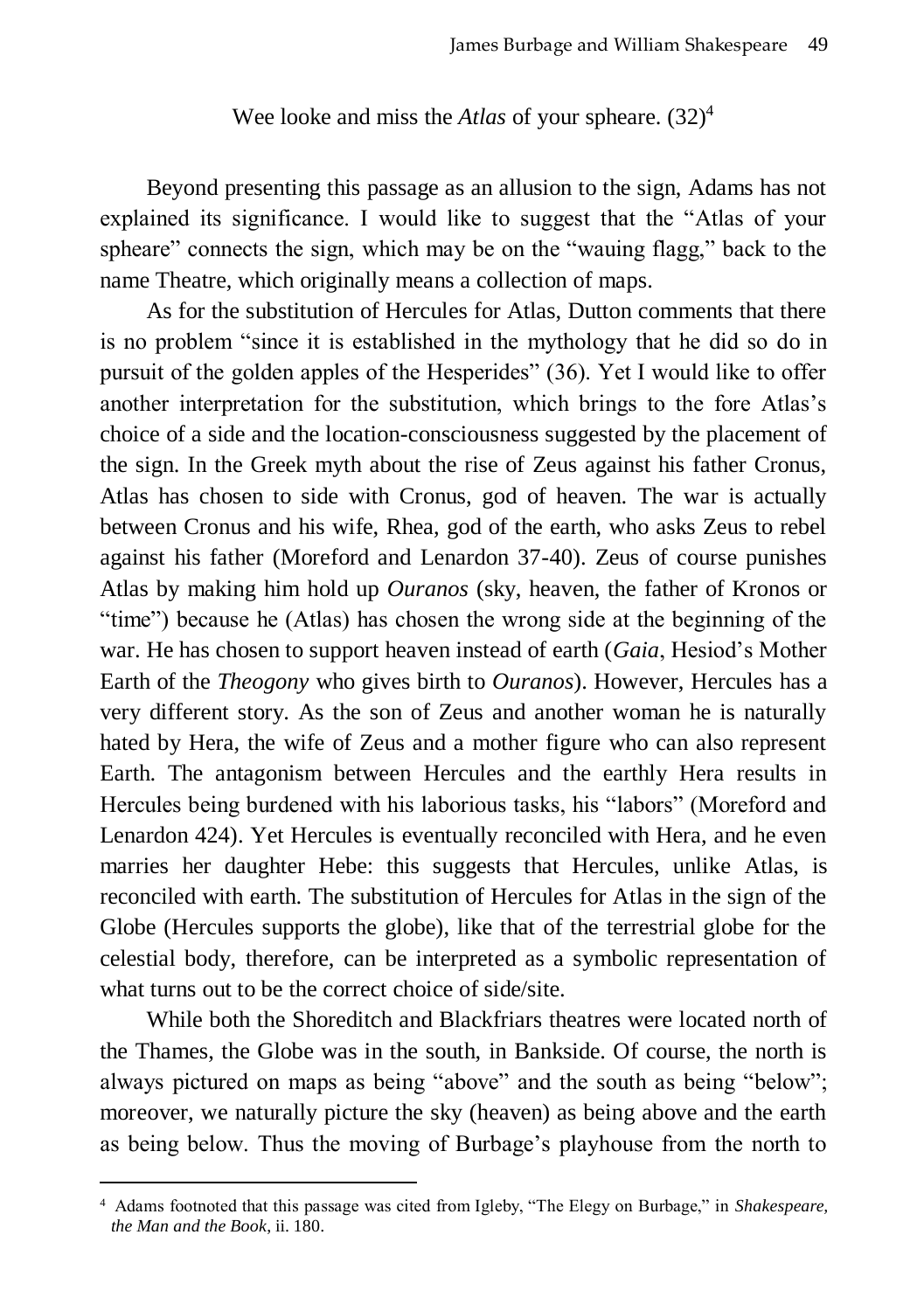the south could metaphorically suggest the replacing of the celestial body (heaven) by the terrestrial one (the earth, the globe). Moreover, Atlas's choosing of the wrong side may be seen as corresponding to Burbage's wrong choice of theatre site in his Blackfriars venture. In both cases we seem to have the symbolic reversal of a wrong choice, the latter's inversion or reversal, giving us the right choice. That is, we move from the figure of Atlas, whose image is inherent in the name "Theatre," to the figure of Hercules in the sign of the Globe, and from the celestial body that is carried by Atlas in the original Greek myth to the terrestrial globe carried by Hercules. This reversal resonates with the reconciliation of Hercules and mother earth, and may symbolize the "reconciliation" of the theatre with Bankside.

The Latin phrase supposedly on the Globe theatre's sign, "*Totus mundus agit histrionem*," is loosely translated as "all the world's a stage," a line in Shakespeare's *As You Like It*. In fact it actually means, according to Dutton's translation, "all the world plays the player" (38), and according to John Ronayne's translation "the whole world moves the actor" (121). From these more literal translations we can clearly sense the phrase's stress on spatial and physical location, and reimagine its link with James Burbage's location-consciousness. It may perhaps be saying that since the whole world plays the actor, it is acceptable for the actors to play in Bankside, and it is all right for the playhouse to be moved there even though this was not the location originally preferred by Burbage. Moreover, the actors no longer need to remain stationed in one spot like Atlas, doing their duty, but like Hercules they can roam the earth in their pursuit of adventure. Although we do not actually know who chose the sign showing Hercules bearing the globe or the Latin phrase, it seems very possible that William Shakespeare, as a co-owner of this Bankside playhouse at the time, had a hand in it, and that it could even have been a tribute to James Burbage.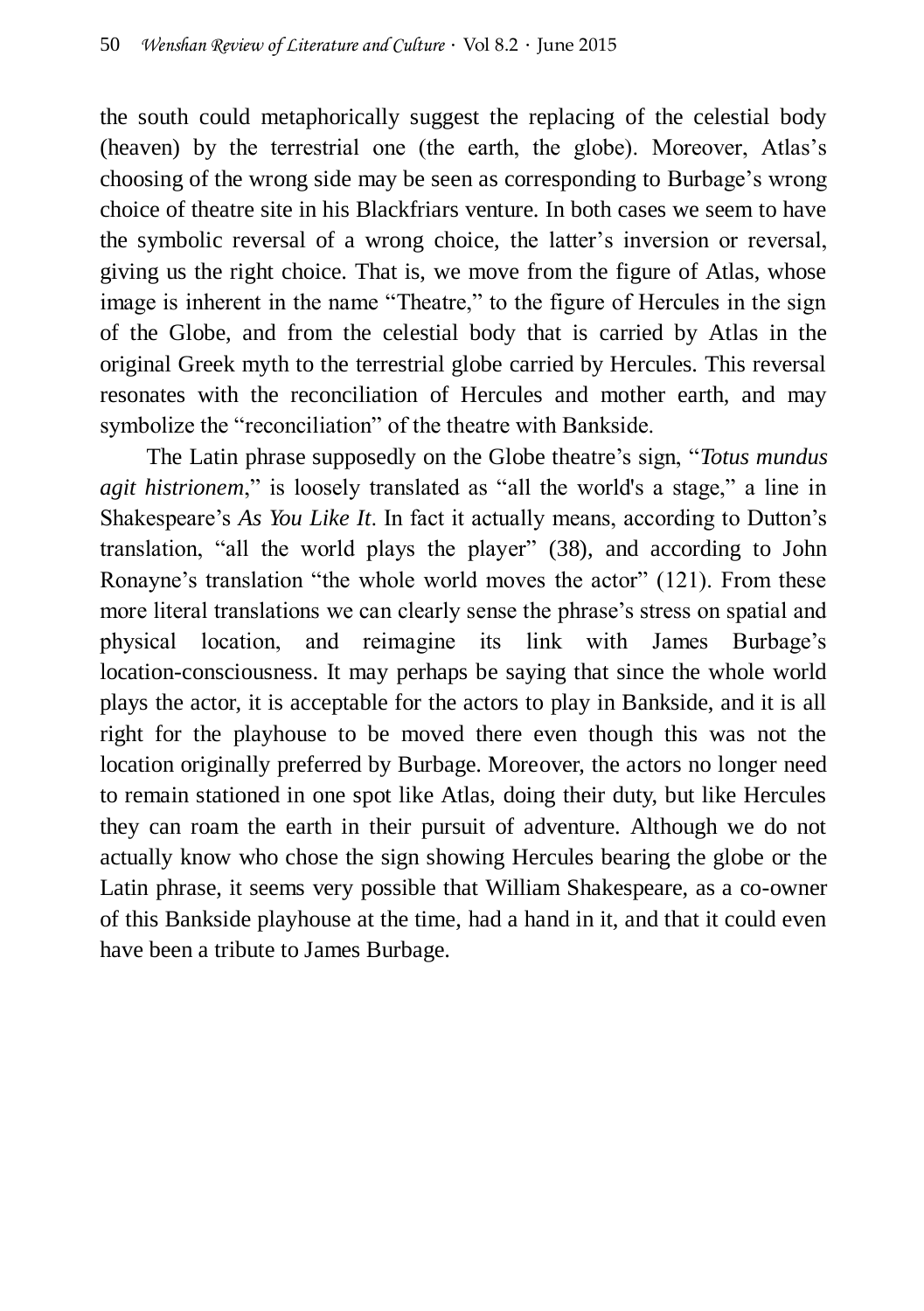## **Works Cited**

- "An Account of the principal Buildings, Streets, &c. in London and Westminster, with their Antiquity, Derivation, &c. extracted from Stow, Speed, Maitland, &c." *A Selection of Curious Articles from Gentlemen's Magazines*. Comp. John Walker. Vol. 1. 2nd ed. London: Longman, 1811. 254-60. Web. 20 Jan, 2012.
- Adams, John Cranford. *The Globe Playhouse: Its Designs and Equipment*. New York: Barnes & Noble, 1961. Print.
- Aristotle. *On the Art of Poetry*. Trans. Ingram Bywater. Oxford: Clarendon, 1962.
- "Atlas." *The Encyclopedia Americana*. 1990. Print.
- "Atlas." *The New Encyclopaedia Britannica*. 15th ed. 1998. Print.
- Baker, Herschel. Introduction to *Henry IV, Parts I and 2*. *The Riverside Shakespeare*. 2nd ed. Ed. G. Blakemore Evans and others. Boston: Houghton Mifflin, 1997. 884-88. Print.
- ——. Introduction to *Henry V*. *The Riverside Shakespeare*. 2nd ed. Ed. G. Blakemore Evans and others. Boston: Houghton Mifflin, 1997. 974-78. Print.
- Bate, Jonathan. *Soul of the Age: A Biography of the Mind of William Shakespeare*. New York: Random House, 2010. Print.
- Bradbrook, Muriel Clara. *The Living Monument: Shakespeare and the Theatre of his Time*. Cambridge: Cambridge UP, 1976. Print.
- Braybrooke, Tim. "The Theatre—Archaeological Dig 5." *Inside the Museum of London*. Museum of London, 10 Aug. 2010. Web. 2 Oct. 2012.
- Chambers, E. K. *The Elizabethan Stage*. Vol. 2. Oxford: Clarendon, 1923. Print.
- Csapo, Eric. *Actors and Icons of the Ancient Theater*. West Sussex: Wiley-Blackwell, 2010. Print.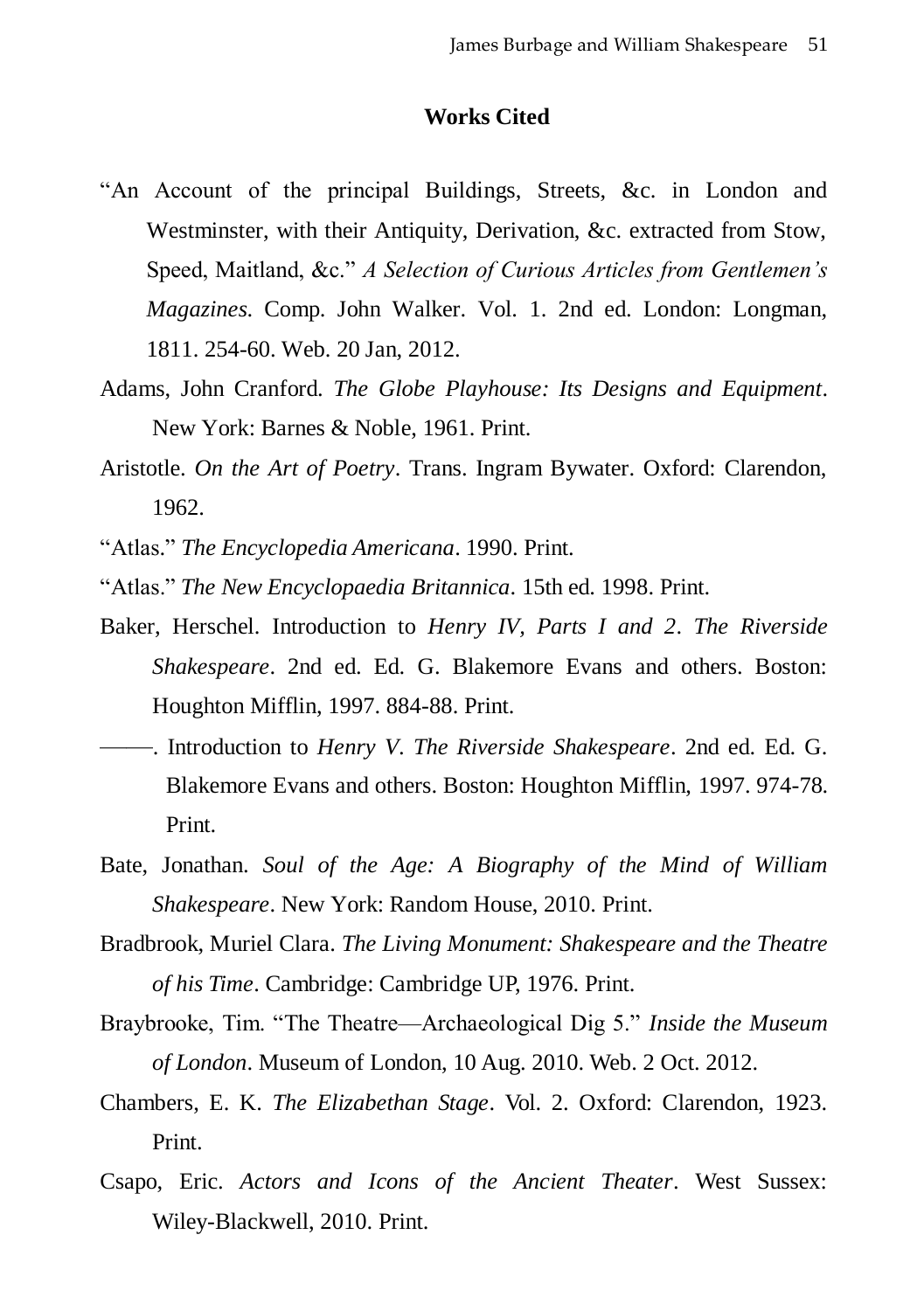Dutton, Richard. "*Hamlet*, *An Apology for Actors*, and the Signs of the Globe." *Shakespeare Survey* 41 (1988): 35-43. Print.

Fraser, Russel A. *Young Shakespeare*. New York: Columbia UP, 1988. Print.

- Frye, Roland Mushat. *Shakespeare's Life and Times: A Pictorial Record*. Princeton: Princeton UP, 1967. Print.
- Greenblatt, Stephen. *Will in the World: How Shakespeare Became Shakespeare*. New York: Norton, 2004. Print.
- Gurr, Andrew. *Playgoing in Shakespeare's London*. 3rd ed. Cambridge: Cambridge UP, 2004. Print.
- ——. *The Shakespearean Stage*. Cambridge: Cambridge UP, 1992. Print.
- Gurr, Andrew and Mariko Ichikawa. *Staging in Shakespeare's Theatres*. Oxford: Oxford UP, 2000. Print.
- Heinrichs, Ann. *Gerardus Mercator: Father of Modern Mapmaking*. Minneapolis, Compass Point Books, 2008. Print.
- Homer. *The Odyssey of Homer*. Trans. Richmond Lattimore. New York: Harper Perennial, 1967. Print.
- Humphreys, A. R. Introduction. *King Henry IV, Part I* by William Shakespeare. Ed. A. R. Humphreys. The Arden Shakespeare ed. London: Methuen, 1960. xi-lxxviii. Print.
- ——. Introduction. *King Henry IV, Part II* by William Shakespeare. Ed. A. R. Humphreys. The Arden Shakespeare ed. London: Methuen, 1966. xi-lxxxvi. Print.
- Lawrence, William J. *The Elizabethan Playhouse, and Other Studies*. 1913. New York: Russell & Russell, 1963. Print.
- Moreton, W. H. C. *Shakespeare Came to Shoreditch*. Shoreditch: Shoreditch Public Libraries, 1964. Print.
- Morford, Mark P. O., and Robert J. Lenardon. *Classical Mythology*. 5th ed. New York: Longman, 1995. Print.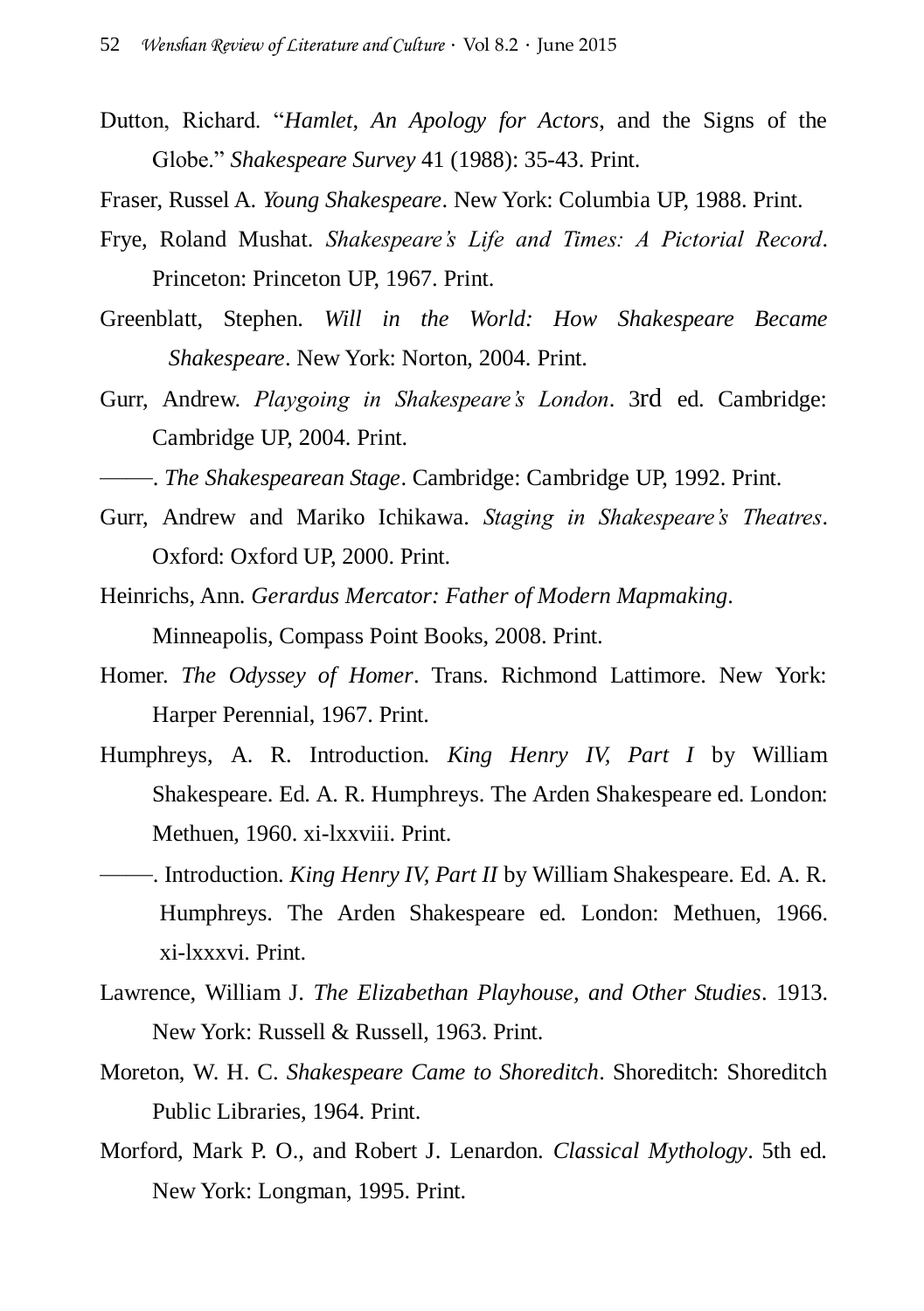- Mullaney, Steven. *The Place of the Stage: License, Play, and Power in Renaissance England*. Chicago: University of Chicago P, 1988. Print.
- "Names of London Streets and Buildings." *The British Journal* 3 (Jan. to June 1853): 364-67. Web. 2 Sept. 2010.
- Phillips, Graham, and Martin Keatman. *The Shakespeare Conspiracy*. London: Random House, 1994. Print.
- Pogue, Kate. *Shakespeare's Friends*. Westport: Praeger, 2006. Print.
- Porter, Stephen. *Shakespeare's London: Everyday Life in London 1580-1616*. Gloucestershire: Amberley, 2009. Print.
- Pritchard, R. E. *Shakespeare's England: Life in Elizabethan and Jacobean Times*. 1999. Stroud: The History Press, 1999. Print.
- Ronayne, John. "*Totus Mundis Agit Historionem*: The Interior Decoration Scheme of the Bankside Globe." *Shakespeare's Bankside Rebuilt*. Ed. J. R. Mulryne and Margaret Shrewring. Cambridge: Cambridge UP, 1997. 121-46. Print.
- Rowe, Nicholas. "Some Account of the Life, &c. of William Shakespeare." *The Dramatic Works of William Shakespeare: From the Correct Edition of Issac Reed, Esq.* Vol. 1. London: J. Walkers; G. Offor; Sharpe and Sons; Edinburgh: J. Sutterland; Dublin: J. Cumming, 1820. 1-24. Print.
- Sams, Eric. *The Real Shakespeare: Retrieving the Early Years*, 1564-1594. New Haven: Yale UP, 1995. Print.
- Schoenbaum, Samuel. *Shakespeare's Lives*. New Edition. Oxford: Clarendon, 1991. Print.
- Shakespeare, William. *Hamlet*. Ed. Harold Jenkins. The Arden Shakespeare ed. London: Methuen, 1982. Print.
- ——. *King Henry IV, Part II*. Ed. A. R. Humphreys. The Arden Shakespeare ed. London: Methuen, 1966. Print.
- ——. *King Henry V*. Ed. J. H. Walter. The Arden Shakespeare ed. London: